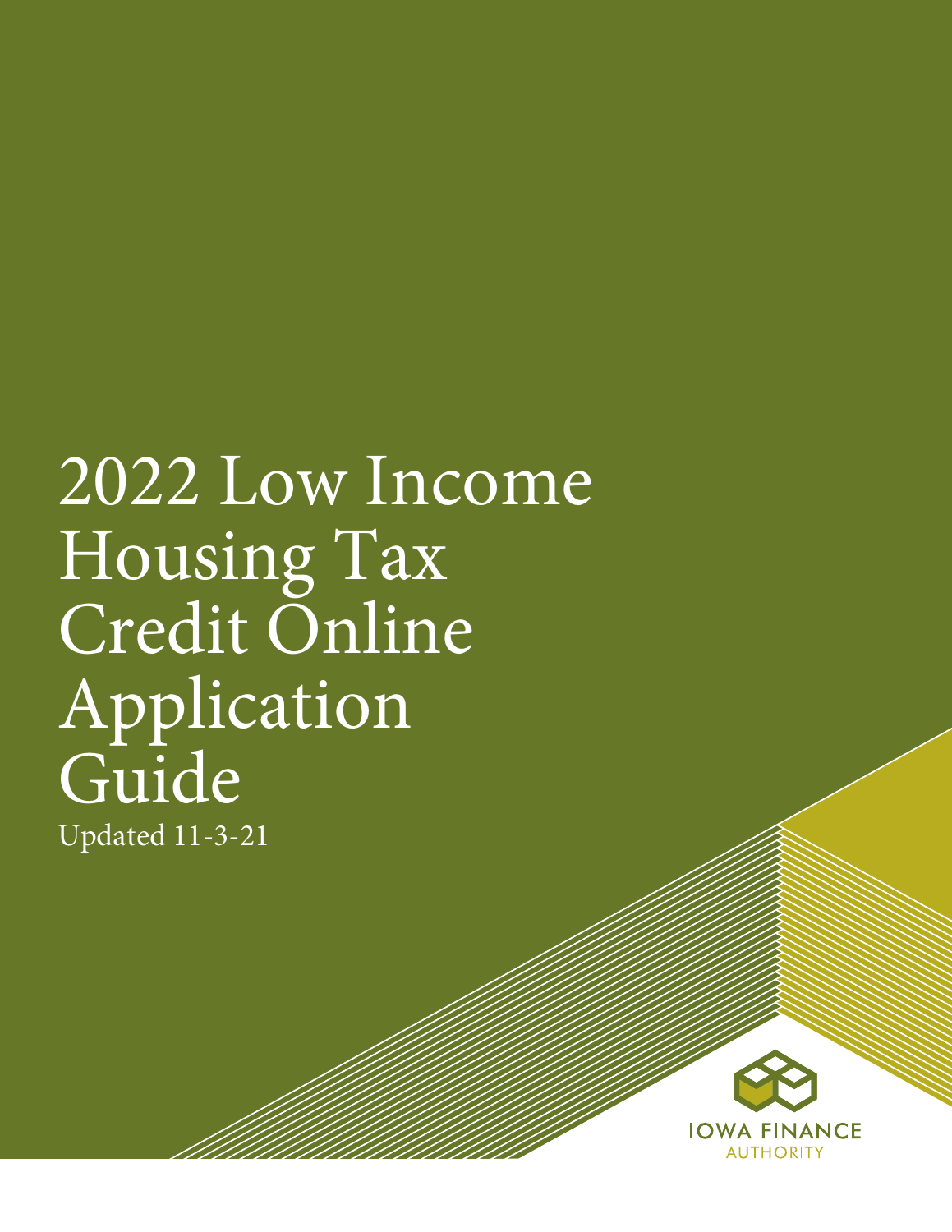

| А. |     |  |
|----|-----|--|
|    | 1.  |  |
|    | 2.  |  |
|    | 3.  |  |
| B. |     |  |
|    | 1.  |  |
|    | 2.  |  |
|    | 3.  |  |
|    | 4.  |  |
|    | 5.  |  |
|    | 6.  |  |
|    | 7.  |  |
|    | 8.  |  |
|    | 9.  |  |
| C. |     |  |
|    | 1.  |  |
|    | 2.  |  |
|    | 3.  |  |
|    | 4.  |  |
|    | 5.  |  |
|    | 6.  |  |
|    | 7.  |  |
|    | 8.  |  |
|    | 9.  |  |
|    | 10. |  |
|    | 11. |  |
|    | 12. |  |
|    | 13. |  |
|    | 14. |  |
|    | 15. |  |
|    | 16. |  |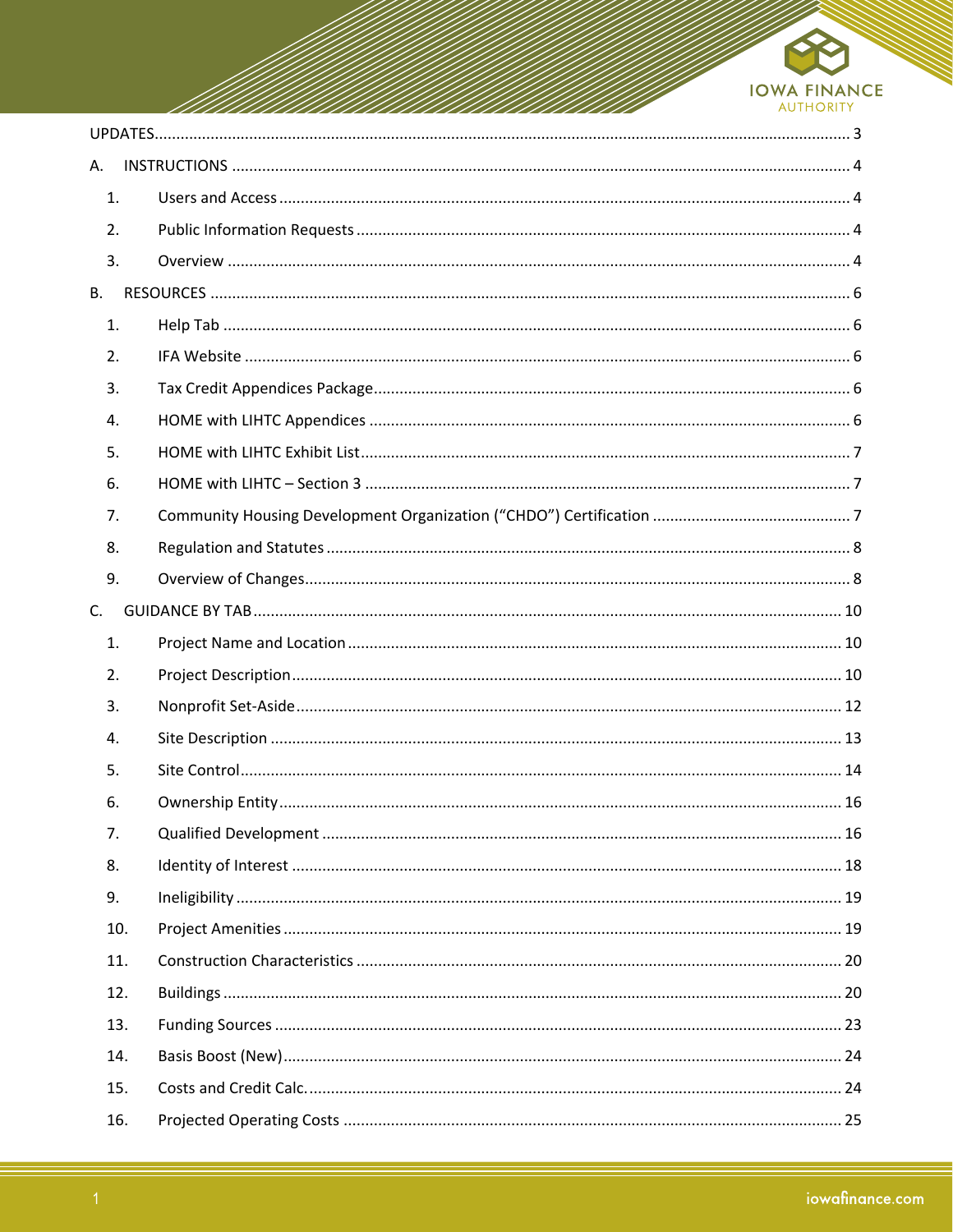

|    | 17. |  |
|----|-----|--|
|    | 18. |  |
|    | 19. |  |
|    | 20. |  |
|    | 21. |  |
|    | 22. |  |
|    | 23. |  |
|    | 24. |  |
|    | 25. |  |
|    | 26. |  |
| D. |     |  |
| E. |     |  |
|    | 1.  |  |
|    | 2.  |  |
|    | 3.  |  |
|    | 4.  |  |
|    | 5.  |  |
|    | 6.  |  |
|    | 7.  |  |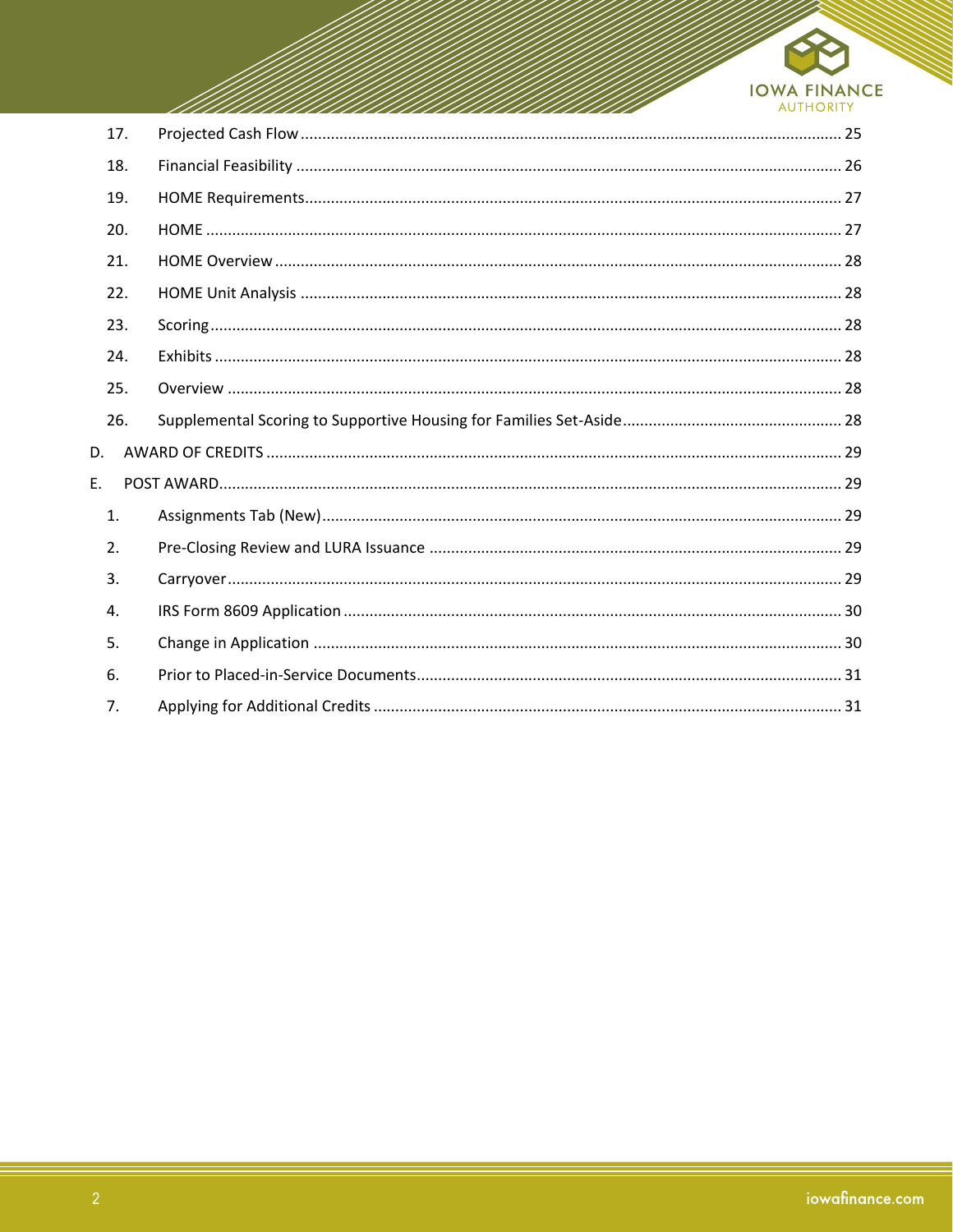

# <span id="page-3-0"></span>**UPDATES**

# **11-3-2021**

- 1. Section A. Instructions, 1b Granting Access: Added more specific instructions for adding application access to a user.
- 2. Section A. Instructions, 2 Public Information Requests: Added instructions for public information requests.
- 3. Section B. Resources, 9 Overview of Changes and Section C Guidance by Tab:
	- Project Description Tab: Added updates for the Rose Program<br>• Projected Cash Flow: For Rose Program Projects the monthly in
	- Projected Cash Flow: For Rose Program Projects, the monthly per unit rent contribution for the Rose Program Savings entered on the Project Description Tab will be subtracted from the gross rent.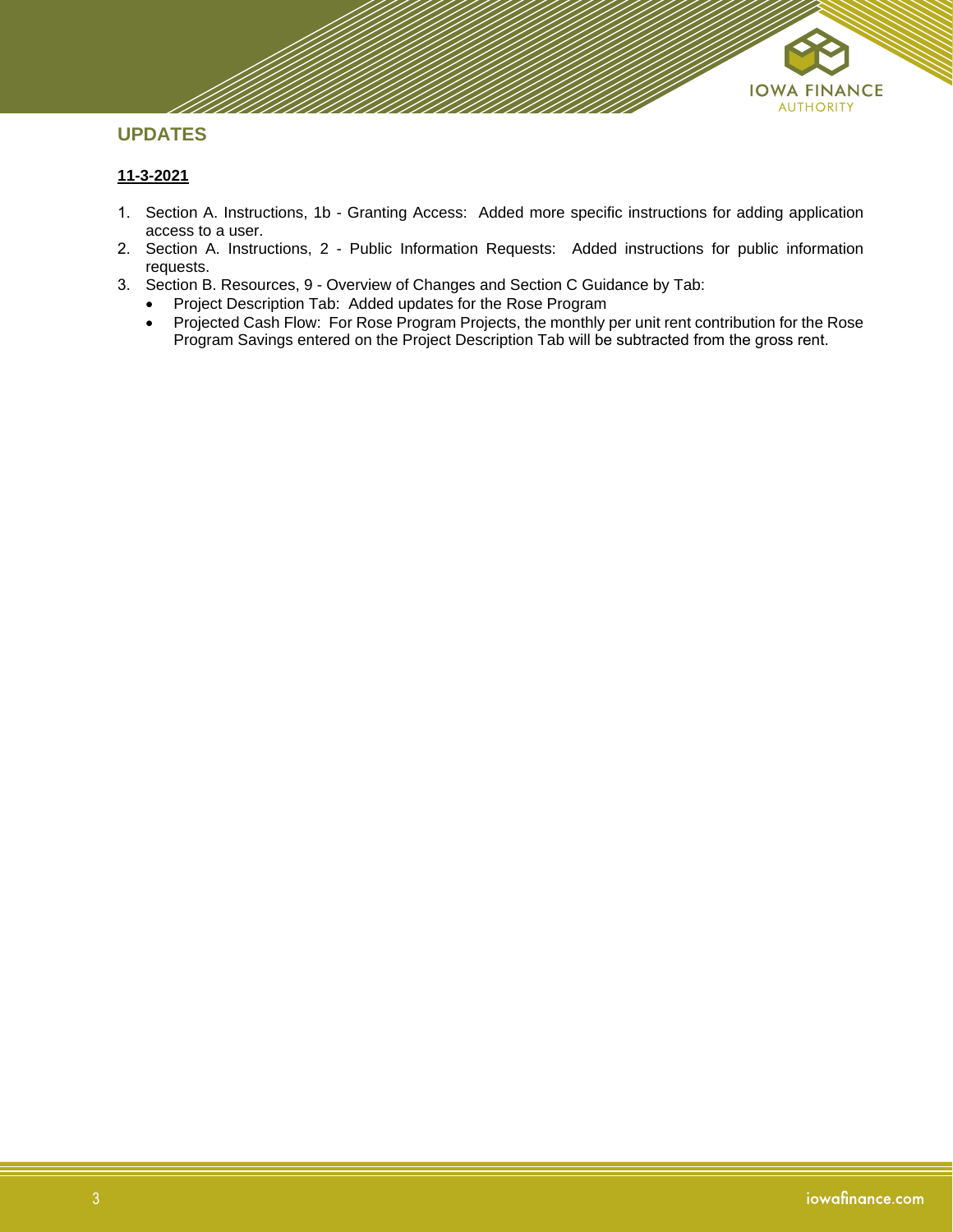

# <span id="page-4-1"></span><span id="page-4-0"></span>**A. INSTRUCTIONS**

# **1. Users and Access**

- *a. Username.* All users must have own username. Username requests shall be submitted through the online Application by selecting "request one".
	- ✓ Username and passwords must not be shared.
- **b.** Granting Access. Each Applicant shall be responsible for granting and removing Application access to each user. The person who creates the Application shall be the "creator" and shall be responsible for granting and removing Application access to authorized users.
	- Go under View, MyIFA Account, and select "Add new User".
	- Enter the user name and the type of access (specific to the role). The type of role assigned to the user name will restrict the type of access that may be given. If an error is received, then the type of access doesn't match the role that IFA assigned to the user name.
		- Review Applications (reviewer role)
		- Review and Upload Prior to Placed in Service ("PIS) Documents (PIS Upload role)
		- Review and Upload Construction Documents (Construction Upload role)
			- ✓ IFA recommends that a regular review of users' access to each Application be completed by Applicants. When staff leave, be sure to remove their application access.

# <span id="page-4-2"></span>**2. Public Information Requests**

- Public information requests may be emailed to [publicrecords@iowafinance.com](mailto:publicrecords@iowafinance.com) following IFA Board approval of the 9% award or after issuance of a Section 42M letter for 4% tax-exempt bond financed LIHTC Projects. Refer to [Public Records Policy](https://www.iowafinance.com/public-records-policy/) on the IFA website.
- It is IFA's standard practice to provide records reviewer access only to the application itself and not to any of the associated exhibits. If the requestor would like to see specific exhibits listed in the Exhibits Checklist on the Exhibits Tab, a subsequent email shall be sent to the email listed above specifying the exhibits.

#### <span id="page-4-3"></span>**3. Overview**

- *a. Application Tabs.* Complete entry of each Application Tab, save, upload required exhibits to the threshold Application, and submit.
	- The red  $X$  on each Tab will change to a green check mark when all information is entered correctly and saved. Some Tabs will have a red  $X$  until each tab with corresponding requirements have been entered.
	- If a red X remains and no error message was received when "Submit" was selected, go back to the tab with the red  $X$  and save.
- **b.** Prior to Application Submittal. Questions regarding an interpretation or clarification of the QAP or policies/procedures/rules of the LIHTC Program may be submitted to [housingtaxcredits@iowafinance.com.](mailto:housingtaxcredits@iowafinance.com) The questions and answers will be placed on the 2022 LIHTC webpage. Refer to QAP Part A., Section 3.2.1 - Prior to Application Submittal.
- *c. QAP Part B, Section 9.2 – Binding Obligations.* The representations made in the Application shall bind the Applicant and shall become a contractual obligation of the Developer and the Ownership Entity and any Entity the Developer or the Ownership Entity is representing in the presentation of the Application or a successor in interest in the event Tax Credits are awarded to a proposed Project.
- *d. Qualified Service Provider Request.* Applicants applying under the Supportive Housing for Families Set-Aside shall submit the qualified service provider request for each Project on Qualified Development Team - Qualified Service Provider Tab in each online Application no later than **4:30 p.m. C.S.T. on March 30, 2022.** Refer to Appendix A - Supportive Housing for Families Set-Aside of the Application Package.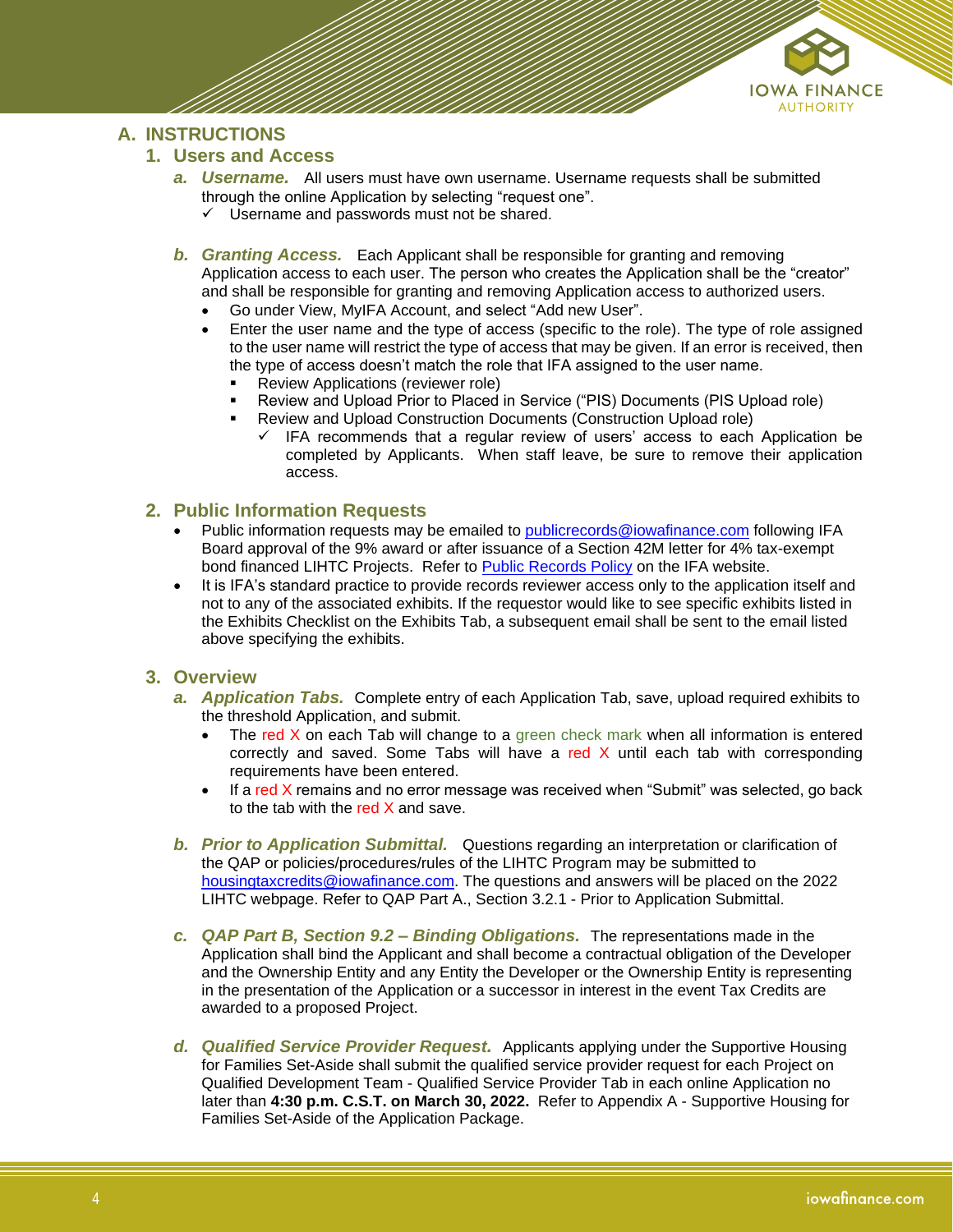

- *e. Complete Application.* Complete Applications for Low-Income Housing Tax Credits under the current funding round are required to be submitted through the online Application no later than **4:30 p.m. C.S.T. on April 13, 2022**.
- *f. Payment of Fees.* Payment of the application, market study, and appraisal (if applicable) fees shall be made at submission of the threshold Application. Refer to Appendix C – Fee Schedule in the Application Package.
	- The invoice may be printed from the Fees Tab after submittal by going to the historical view of the Application and selecting submitted.
- *g. After Application Submittal.* No Applicant shall contact any IFA staff or Board members, nor shall anyone contact staff or Board members on the Applicant's behalf, in order to unduly influence IFA's determination related to the award of Tax Credits. Refer to QAP Part A., Section 3.2.2 – After Application Submittal.
	- The Application shall be unavailable to the Applicant until such time that the Applicant needs to make a change per IFA's request. The Application will then be available to the Applicant to make only IFA requested changes during the Threshold Deficiency Review Period.
- *h. Threshold Deficiency Review Period.* An email notification is sent to the Owner contact(s) when the deficiency report in the threshold Deficiency InWork Application is available for review and response. Each Applicant shall respond in the Application, make corrections within the appropriate Application Tabs, if applicable, and submit the Application to IFA by the requested due date. Refer to QAP Part A., Section 3.3.2.1 Threshold Deficiency Review Period.
	- Changes to the Application shall not be allowed that maintain or improve the score received by an Applicant. Refer to QAP Part A., Section 5.1 – Complete Application.
	- A change in funding sources, including equity pricing, shall not be allowed during the threshold deficiency review period unless specifically requested by IFA.
	- The Developer fees may not be increased after submission of the threshold Application.
	- The deficiency review period is the only opportunity to respond to items in IFA's deficiency report.
	- Applicant may contact the LIHTC staff member who entered the deficiency for clarification during this time period.

#### *i. Scoring.*

- Scoring exhibits are due at threshold Application submission.
- Each Applicant is responsible for reviewing the Scoring Tab and certifying that the preliminary score for each category is accurate before submission of the threshold Application.
- Scoring determinations made in prior years are not binding on IFA for the current funding round.
- IFA awards final scoring points in accordance with QAP Part A., Section 6 Scoring Criteria to Projects that pass threshold.
- Plan shall show be supplementary to amenities and scoring elections entered in the online Application.
- Minimum score of 110 is required.
- Confirm the census tract that populates is correct for each building entered if requesting points under QAP Part A., Sections 6.2.2 Iowa Opportunity Index Census Tracts, 6.2.5 Density, and 6.2.6 Rent Burdened Households. If the entry is not correct and preliminary score points are provided, Project may lose scoring points for applicable categories.
- A preliminary score is requested in the threshold Application based on the Applicant: (i) answering applicable scoring questions correctly and/or selecting applicable check boxes or radio buttons appropriately; and (ii) uploading applicable scoring exhibits to Application. This is a tentative non-binding score based on the submitted information.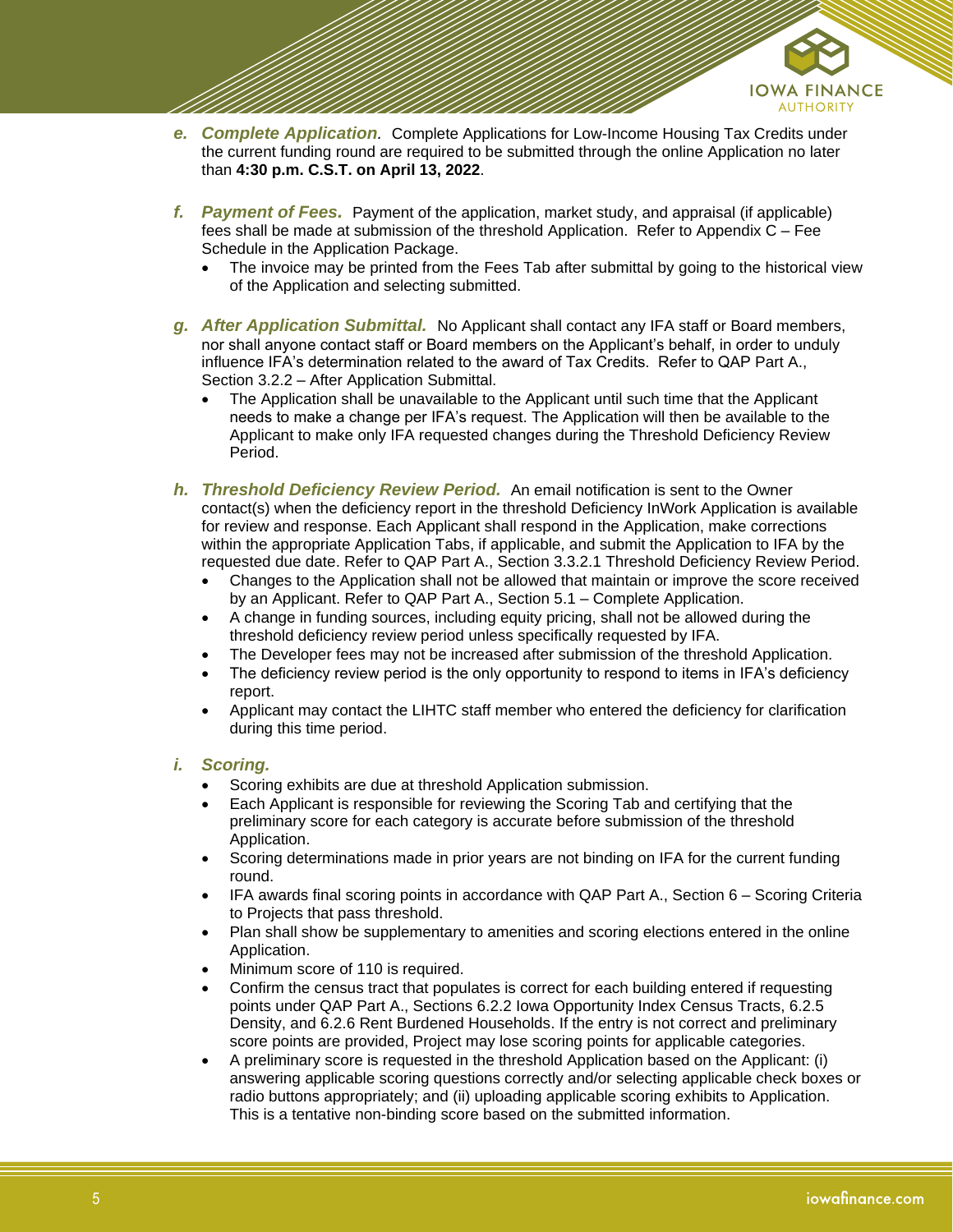

- Refer to the Instructions on the Scoring Tab of the Application and Appendix O Set-Aside, Threshold, Buildings, and Scoring Exhibits Checklist for guidance on requesting preliminary scoring points.
- *j.* IFA-commissioned Market Study Report and Appraisal. The market study report shall be available on the Overview Tab of each Application following the Tax Credit Reservation Date. The appraisal, if applicable, will be available as Exhibit 2B on the Exhibits Tab following the Tax Credit Reservation Date.
- *k. Disclaimer.* This document provides an overview of the LIHTC online Application and is not all-inclusive or a complete re-iteration of all QAP requirements. Updates to this guide will be available on the current funding round's webpage. Should an inconsistency be noted between the QAP and this document, the QAP shall prevail.

# <span id="page-6-1"></span><span id="page-6-0"></span>**B. RESOURCES**

**1. Help Tab** - Links provided to the current funding round webpage

# <span id="page-6-2"></span>**2. IFA Website**

- Notices
- Qualified Allocation Plan ("QAP") [2022-2023 9% Qualified Allocation Plan \(QAP\)](https://www.iowafinance.com/content/uploads/2021/05/2022-23-9-QAP.pdf)
- Qualified Allocation Plan Training
- Application Package (Exhibits are available on the Exhibits Tab of Application)
- HOME Exhibits and Appendices

# <span id="page-6-3"></span>**3. Tax Credit Appendices Package**

- A Supportive Housing for Families Set-Aside **(Updated)**
- B LIHTC QCT's, DDA, Rural and Major Disaster Counties **(Updated)**
- C Fee Schedule **(Updated)**
- D Senior Living Revolving Loan Program Information **(Program not available in 2022 Round)**
- E HOME Rental with LIHTC Requirements **(Updated)**
- F Tax Credit Cap per LIHTC Unit **(Language Updated – no change to \$)** F Tax Credit Cap per LIF<br>G Ineligibility (Updated)
- 
- H Iowa Rose Program Requirements **(Updated)**
- I Iowa Opportunity Index (No Change from 2021)
- J Building Standards (No Change)
- K Authorized Signors **(Awarded Projects Only)**
- L Acquisition/Rehabilitation or Rehab Projects located in Underserved Cities **(New)**
- M Density **(New)**
- N Rent Burdened Households **(New)**
- O Set-Aside, Threshold, Buildings, and Scoring Exhibits Checklist **(New)**

# <span id="page-6-4"></span>**4. HOME with LIHTC Appendices**

- A Tip Sheet
- B Links
- C HOME Maximum Per-Unit Subsidy Limits
- E Match Contribution Information
- F Restrictions on Lobbying
- G Providing Audits Nonprofit
- H Providing Financial Statements For Profit
- L Title Guaranty Division Rate Sheet
- N Lead Based Paint Requirements
- O Noise Standards
- Q Iowa Census Tract Minority Percentages (for new construction or acquisition/new construction)
- R Sample Section 3 Employment Notice **(New)**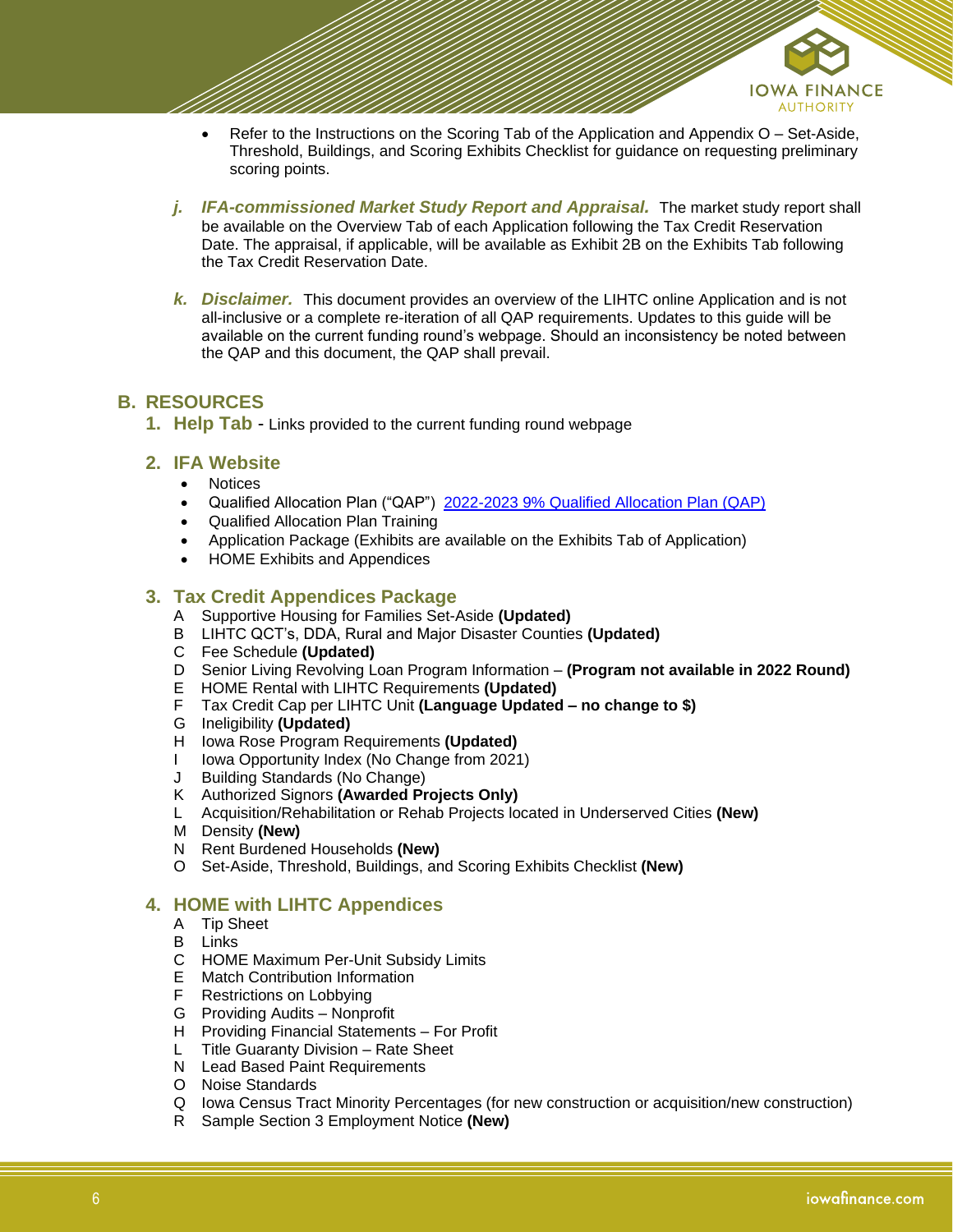

# <span id="page-7-0"></span>**5. HOME with LIHTC Exhibit List**

| Exhibit | Description                                                                                                                                                                                                                                      | Required                            |
|---------|--------------------------------------------------------------------------------------------------------------------------------------------------------------------------------------------------------------------------------------------------|-------------------------------------|
| $H-1$   | Application Certification - IFA Required Form                                                                                                                                                                                                    | Yes                                 |
| $H-2$   | Assurances Signature Page - IFA Required Form                                                                                                                                                                                                    | Yes                                 |
| $H-3$   | Applicant/Recipient Disclosure/Update Form (HUD2880)                                                                                                                                                                                             | Yes                                 |
| $H-4$   | W-9 Form (Request for Taxpayer ID # & Certification)                                                                                                                                                                                             | Yes                                 |
| $H-5$   | Minority Impact Statement - IFA Required Form                                                                                                                                                                                                    | Yes                                 |
| $H-6$   | No Lobbying Certificate - IFA Required Form                                                                                                                                                                                                      | Home Request over<br>\$100,000      |
| $H-7$   | Disclosure of Lobbying Activities                                                                                                                                                                                                                | If applicable                       |
| $H-8$   | <b>Local Support</b>                                                                                                                                                                                                                             | Yes                                 |
| $H-9$   | Nonprofit Status<br>• IRS letter stating the entity is a qualified nonprofit with a<br>tax-exempt status ruling under 501(c); and<br>• Current good standing letter from the Iowa Secretary of<br>State's Office                                 | Nonprofit                           |
| $H-13$  | <b>HOME Utility Allowance Document</b><br>Refer to HOME Exhibit on website.                                                                                                                                                                      | Yes                                 |
| $H-17$  | Relocation Plan - IFA Required Form.                                                                                                                                                                                                             | Existing building on<br>the site(s) |
| $H-22$  | Noise Abatement & Control (1 or 2 items required)<br>• IFA Required Form - Noise Abatement and Control<br>• If checked that any noise sensitive conditions exist, must<br>also provide a noise assessment that meets HUD federal<br>requirements | Yes                                 |
| $H-23$  | Flood Zone - FEMA FIRMette map of each site<br>Link: How to Find your FIRM and Make a FIRMette                                                                                                                                                   | Yes                                 |
| $H-24$  | Sellers Acknowledgement Form - IFA Required Form                                                                                                                                                                                                 | Yes                                 |
| $H-34$  | Site & Neighborhood Standards - IFA Required Form                                                                                                                                                                                                | Yes                                 |

# <span id="page-7-1"></span>**6. HOME with LIHTC – Section 3**

- Section 3 Overview
- Section 3 Frequently Asked Questions
- Section 3 Regulations CFR Part 135
- Steps for Section 3 Compliance
- Section 3 Employee Interviews Sample Format
- Section 3 New Hire Compliance Report
- Section 3 Procurement Language
- Section 3 Clause All Contracts
- <span id="page-7-2"></span>**7. Community Housing Development Organization ("CHDO") Certification** Nonprofit entities interested in becoming a certified CHDO, please contact [Terri.Rosonke@iowafinance.com.](mailto:Terri.Rosonke@iowafinance.com)
	- If points will be requested under QAP Part A., Section 6.4.2.3 Nonprofit Organization Experience – CHDO, must be an IFA-certified CHDO prior to the application submission due date of April 13, 2022. Since this is a scoring category, the criteria for the scoring category must be met at threshold application submission.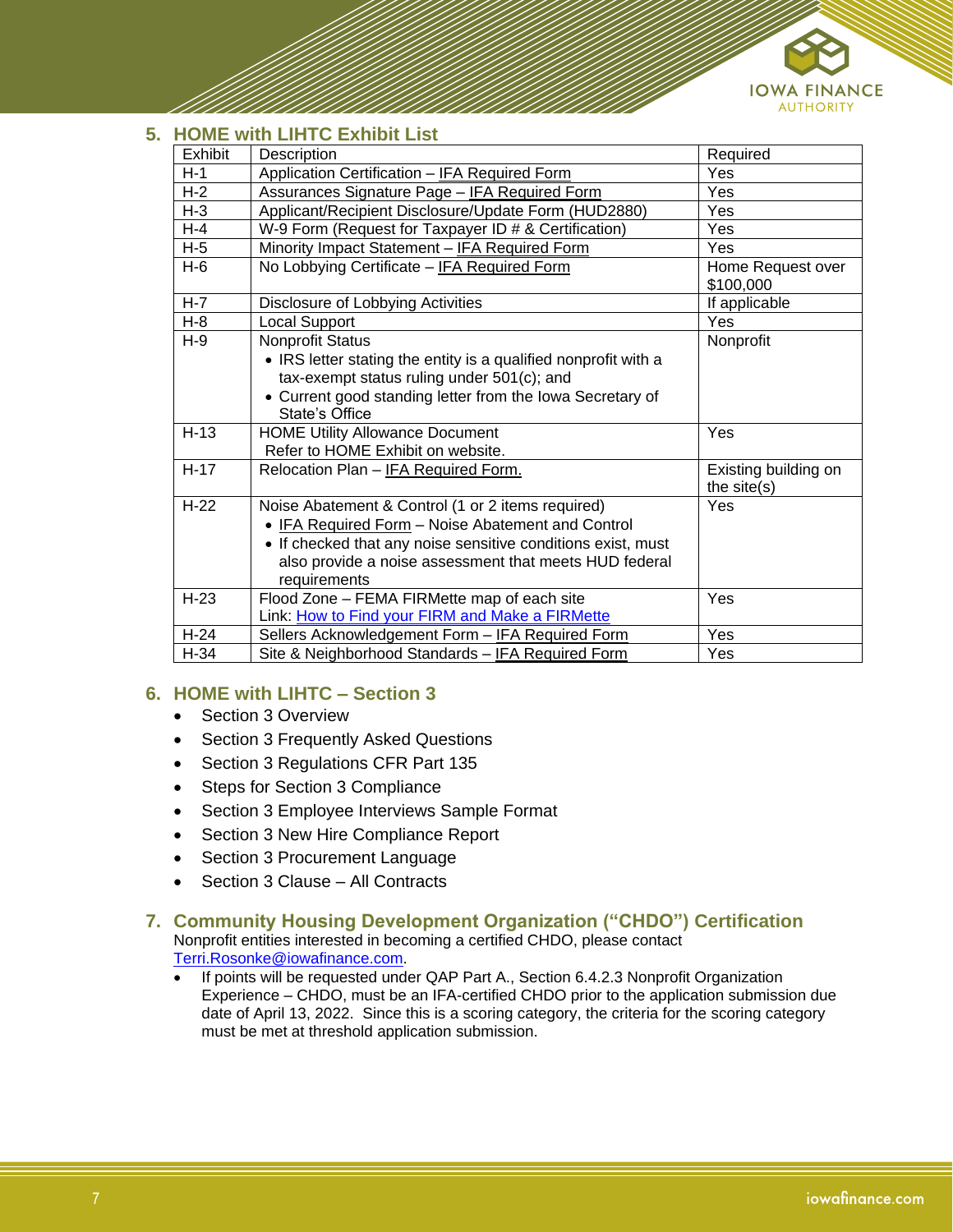

# <span id="page-8-0"></span>**8. Regulation and Statutes**

[Internal Revenue Code Section 42 \(IRC\)](https://www.govinfo.gov/app/details/USCODE-2011-title26/USCODE-2011-title26-subtitleA-chap1-subchapA-partIV-subpartD-sec42/context) [Treasury Regulation 1.42](https://www.novoco.com/lihtc-irs-guidance) [Iowa Code Chapter 16 -](https://www.legis.iowa.gov/law/statutory) Iowa Finance Authority [Iowa Administrative Code -](https://www.legis.iowa.gov/docs/publications/ACOD/767413.pdf) Section 265

# <span id="page-8-1"></span>**9. Overview of Changes**

#### *a. Costs and Credit Calc.*

- An increase in Eligible Basis ("Basis Boost") will show in 1 line rather than each category having its own line.
- A hover has been added on the Basis Boost amount in the 70% Eligible Basis column to show the calculation.

#### *b. Project Description*

- Senior Living Revolving Loan Program check box greyed out as this is not available in 2022.
- Added Preservation Set-Aside.
- Added Community Service Facility section.
- Added Iowa Rose Program (no longer a scoring category) and a mandatory box for entering the monthly per unit rent contribution to be deposited in a Rose Program Savings Account. (Updated 11-3-2021)
- Added Waiver of Right to Request a Qualified Contract section.
- Added police or fire station under Location Near Services and removed public transportation.
- Added QAP language under Average Income Test ("AI") to clarify scoring elections not available if AI is selected.
- Added question under Rental Assistance and Existing Affordable Housing Projects related to the Preservation Set-Aside.
- Removed "Other Elections" related to scoring categories and moved to the Scoring Tab.
- Added Public Transportation (scoring).

#### *c. Basis Boost (New)*

- Applicants shall enter elections for receiving an increase in Eligible Basis "Basis Boost".
- Chart explains QAP Options and how to request the Basis Boost in the Application up to the maximum of 30%.

#### *d. Site Control*

- Added a chart for Options to Purchase or Purchase Contracts and Leases, as applicable to the Project.
- Added requirement to enter seller name and explain Identity of Interest (if applicable).

#### *e. Qualified Development Team*

- Developer, General Partner/Managing Member Updated dates and questions pertaining to QAP Part A, Section 6.4.2.1 LIHTC Experience, 6.4.2.2 Multi-family Rental Experience, and 6.4.2.4 Developer, GP/MM Performance.
- Added field to upload the IRS Form(s) 8609 for the two Projects entered for scoring points under QAP Part A., Section 6.4.2.1 LIHTC Experience. (Eliminated Exhibit 1S)
- Revised questions under Qualified Development Team for states in which a Tax Credit allocation has been received and IRS form 8609(s) have been received.
- Added section to enter states in which Applicant has received a Tax Credit award, but not yet received an IRS Form 8609(s).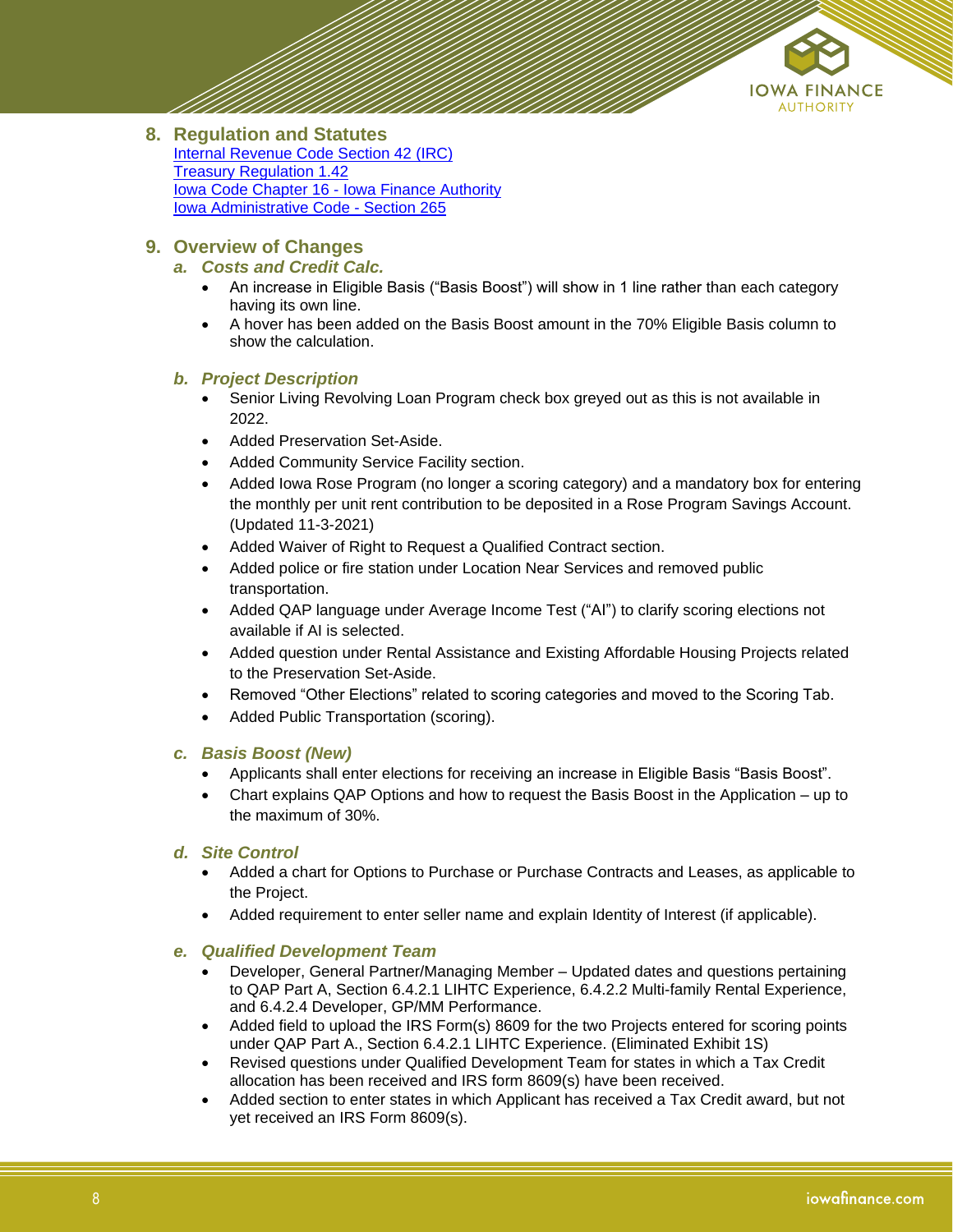

• Added team member type of 100% shareholder.

# *f. Buildings*

- Added ability to select which building contains the Community Service Facility, if applicable.
- Clarified the square footage requested is the net square footages.
- Added check box to indicate a Unit will be a Rent Reduction Unit.

#### *g. Project Amenities*

- Updated language and elections per 2022 QAP.
- Other Elections for scoring moved from the Project Description Tab.

#### *h. Construction Characteristics*

- Updated minimum development characteristics as set forth in QAP.
- Will show elections made for Basis Boost relative to construction characteristics.

#### *i. Projected Cash Flow*

• In the calculation of net rent, the Application will automatically reduce the gross rent by the Rose Program Savings contribution for each unit. (Added 11-3-2021)

#### *j. Financial Feasibility*

- Construction Contingency requirement updated for Acquisition/Rehab, Rehab, and Adaptive Reuse Projects.
- Updated the Replacement Reserves requirement for Family Projects.
- Updated language for the Tax Credit Cap per LIHTC Unit.
- Added Basis Boost language and a chart to show the % of each election in which a Basis Boost was applied on the Costs and Credit Calc. Tab.

#### *k. Supplemental Scoring to Supportive Housing for Families Set-Aside*

- Applicants applying under this set-aside may also apply under any other set-aside and compete in the general pool if not awarded under a set-aside.
- Minimum threshold score of 50; this score is specific to the Set-Aside and will not be included in a Project's total score outside of this Set-Aside. Should the Project not be awarded under this Set-Aside, when competing in any other set-aside or the general pool, points received under Appendix A – Supportive Housing for Families Set-Aside will be excluded from the total Project score.
- The written agreement with the qualified service provider shall be submitted to IFA with the Carryover-Ten Percent (10%) Application.
- Points for appropriate zoning increased to 8 points from 4 points.
- Points removed from Location Near Services Public Transportation.

#### *l. Home Requirements*

• Added requirement that HOME recipient shall comply with the Section 3 requirements.

#### *m. Scoring*

- Added Instructions for requesting scoring points in the Application and check boxes to request scoring points for some scoring categories.
- Updated scoring categories as set forth in QAP Part A., Section 6.

#### *n. Exhibits*

• Updated Exhibit 1T – Certification and Acknowledgements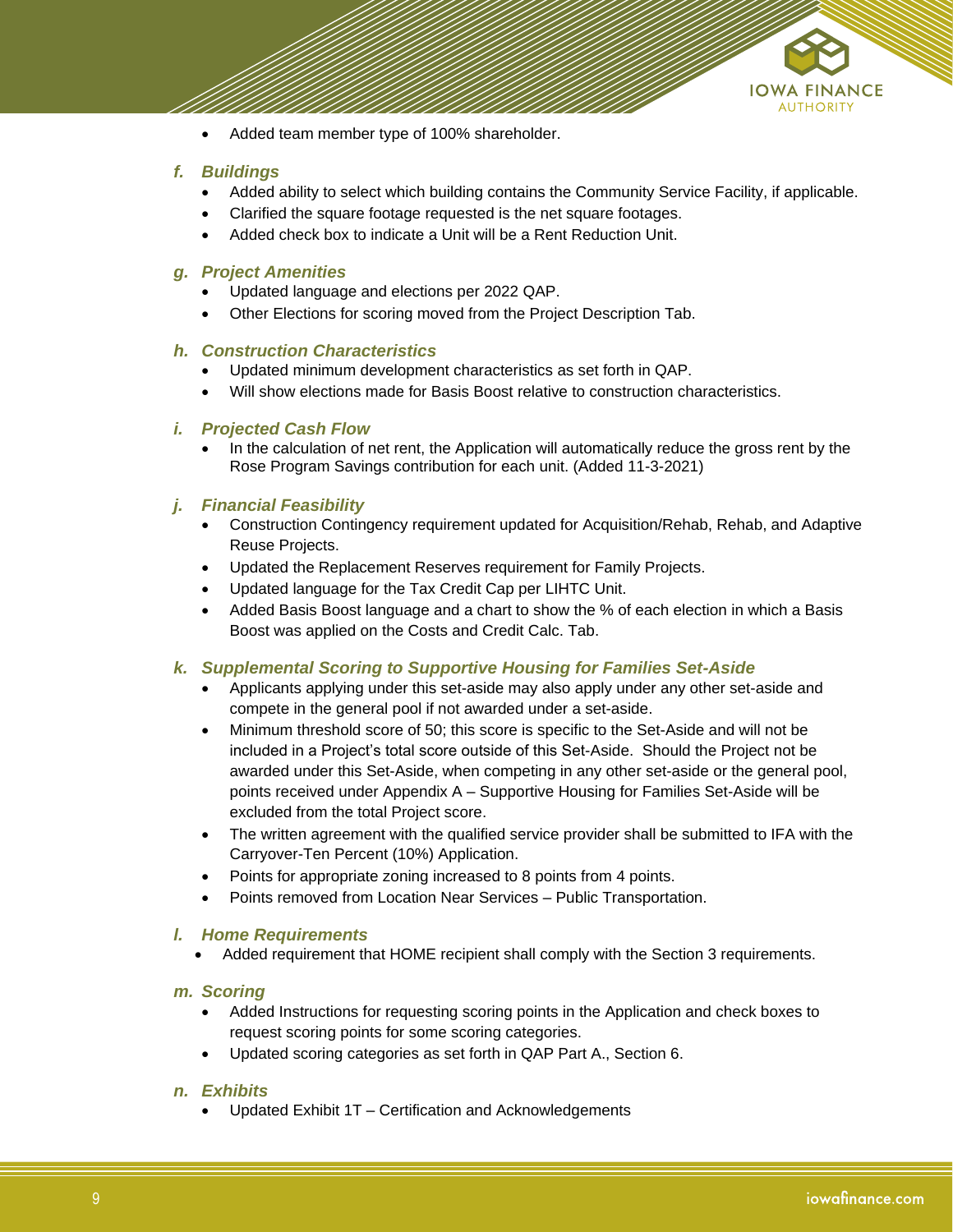

- Updated Exhibits 15Ta Authorization of Release of Information and 15Tb State Agency Performance Information
- Updated Exhibit 7B Political Jurisdiction Certification
- Updated Exhibits 1HSA Qualified Service Provider Capacity Determination and Exhibit 2HSA – Continuum of Care Review
- Added Exhibit 2S for Public Transportation restricted to 1 upload
- Added Exhibit 22T for Community Service Facility
- Added Exhibit 23T for Iowa Rose Program
- Eliminated Exhibit 10B (Capital Needs Assessment)
- Eliminated Exhibit 1S

# <span id="page-10-0"></span>**C. GUIDANCE BY TAB**

#### *(Save each tab before exiting)*

# <span id="page-10-1"></span>**1. Project Name and Location**

- Enter Project Name.
- Enter the name of the political jurisdiction, address, city, zip code, and phone number of the political jurisdiction(s) and CEO's contact information where the Project shall be located. Ensure the email address is correct.
- More than one jurisdiction can be entered for a Scattered Site Project.
	- $\checkmark$  (REFERENCE) is a link to a website containing city information to look up names and/or contact information.
	- ✓ This information allows IFA to email the notification to the Chief Executive Officer of the local jurisdiction as required by the Code.

# <span id="page-10-2"></span>**2. Project Description**

- *a. Project Type.* Select New Construction, Rehab, Acquisition/Rehab, or Adaptive Reuse or a combination thereof.
- *b. Credit Request.* Check the box if requesting funds from the State HOME program.

#### *c. Set-Asides.*

Check the box for each set-aside request.

- If Nonprofit is checked, then the Nonprofit Set-Aside Tab and Exhibits 1SA-5SA are required. The qualifying Nonprofit must be identified in the Qualified Development Team Tab.
- If a set-aside is selected that a Project is not eligible for, an error will be generated.
- *d. Credit Percentage.* The Application auto-fills the credit percentage based upon the project type entered.
- *e. Minimum Set-Aside Election.* Select one of the three options.
- *f. Occupancy Type.* Select the occupancy type (Older Persons 55, Older Persons 62, or Family) in the drop down.
	- Supportive Housing for Families Set-Aside Applicants shall select Family.
	- If the proposed LIHTC Project is a senior project and will be layered with an existing Federal program, the senior occupancy restrictions for the Federal program shall apply.

#### *g. ROSE Program. (New)*

(Not available if Supportive Housing for Families Set-Aside)

• Check the box if the Project will be a Renter to Ownership Savings Equity (ROSE) Program Project as defined in QAP Part A., Section D – Glossary of Terms. Refer to Appendix H of the Application Package.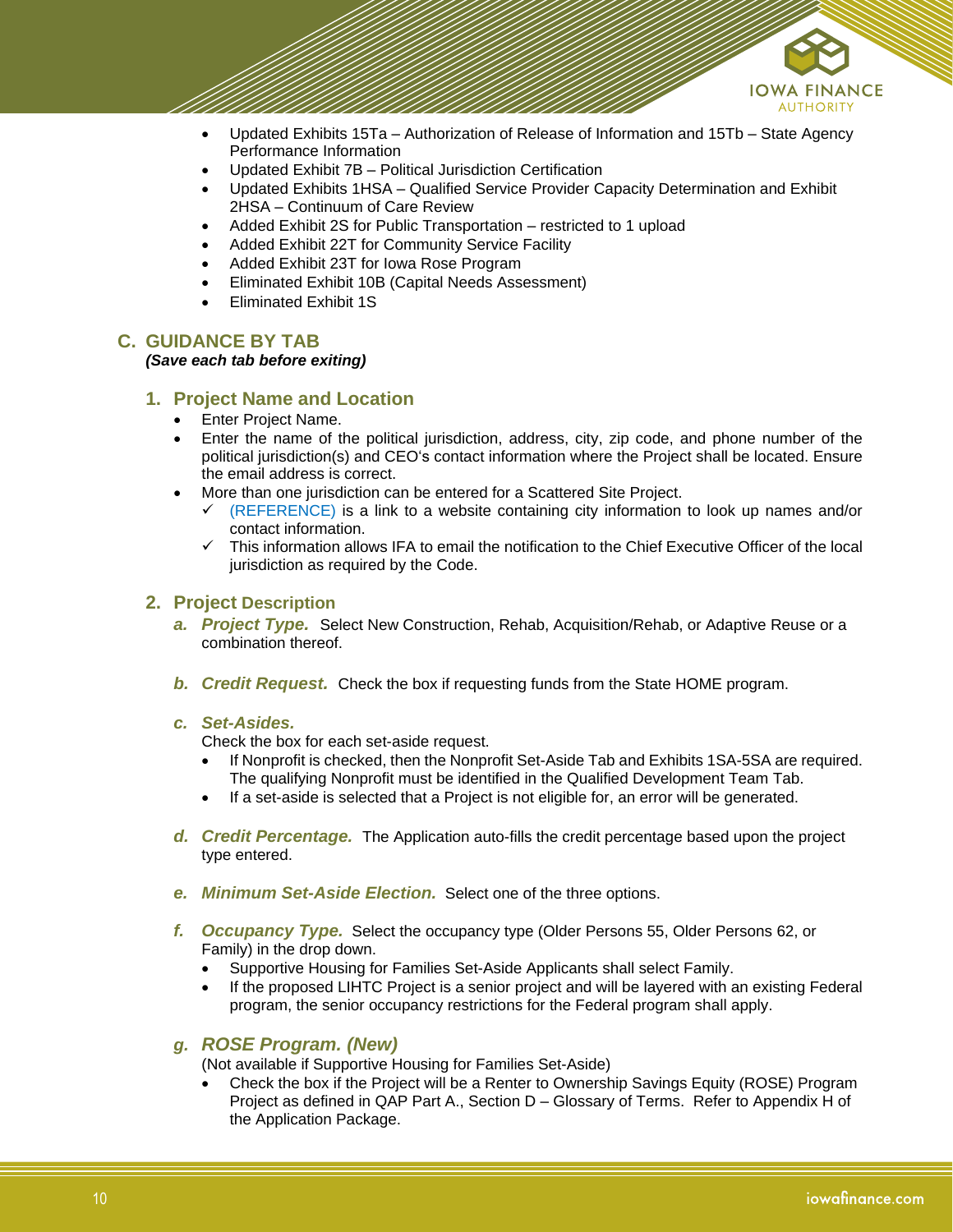

- Enter the monthly per unit rent contribution for the Rose Program Savings Account. (Updated 11-3-2021)
	- Amount will reduce the gross rent and be reflected on the Projected Cash Flow Tab. (Updated 11-3-2021)
- Upload Exhibit 23T to the Exhibits Tab.

## *h. Transitional Housing.*

(Not Available if Supportive Housing for Families Set-Aside is elected) Answer the question. If yes, upload Exhibit 13T on the Exhibits Tab and check the certification box acknowledging that the Project will be used exclusively to facilitate the transition of homeless individuals in compliance with Section 42(i)(3)(B)(iii).

- ✓ A transitional housing unit shall contain sleeping accommodations, kitchen and bathroom facilities and is located in a building and: 1) Used exclusively to facilitate the transition of homeless individuals to independent living within 24 months (within the meaning of section 103 of the McKinney-Vento Homeless Assistance Act (42 U.S.C. 11302). 2) In which a governmental entity or qualified nonprofit organization provides such individuals with temporary housing and supportive services designed to assist such individuals in locating and retaining permanent housing. 3) A transitional housing unit can be rented on a monthto-month basis and not be considered transient.
- Exhibit 13T must include information on how a non-profit or governmental entity will work to transition tenants to permanent housing within 24 months and details on the supportive service programs to be provided.

#### *i. Waiver of Right to Request a Qualified Contract. (New)*

- Check the mandatory box to waive the right to request a Qualified Contract.
	- $\checkmark$  Exception is Rose Program Projects.

#### *j. Building Type.*

Select the appropriate building type(s).

- A Project may consist of more than one building type.
- The project type selected on the Project Description Tab shall match the type entered on the Buildings Tab. Note – an error will exist until all building types selected on the Project Description Tab have been entered on the Buildings Tab.
	- ✓ When making scoring election for Main Entrance Area on the Buildings Tab **make sure the scoring election is appropriate for the building type.**
	- ✓ When making scoring election for energy efficiency **make sure the election(s) are appropriate for the building type and type of Project.**

#### *k. Supportive Housing for Families.*

- If electing this set-aside and points under QAP Part A., Section 6.1.5 Supportive Housing for Families, make sure to complete the qualified service provider information on the Qualified Development Team Tab and upload Exhibit 1HSA to the Exhibits Tab, and submit the request for IFA's approval of the qualified service provider no later than March 30, 2022.
- Answer the question whether the Project will provide supportive housing to families experiencing homelessness as defined in Appendix A of the Application Package.
- Check the box that the Applicant agrees the Units reserved for persons experiencing homelessness shall remain reserved for this purpose through the entirety of the LURA.
	- $\checkmark$  When entering Units on the Buildings Tab, check the box to indicate the Unit is a Supportive Housing for Families (homeless) Unit.
	- $\checkmark$  If the correct number of Units are entered for the set-aside, a 10% increase in Eligible Basis will be applied on the Costs and Credit Calc. Tab. (Refer to QAP Part A., Section 4.10.5)
- *l. Rental Assistance and Existing Affordable Housing Projects.*
	- If the Project has federal project-based rental assistance, select yes and upload Exhibit 7T to the Exhibits Tab.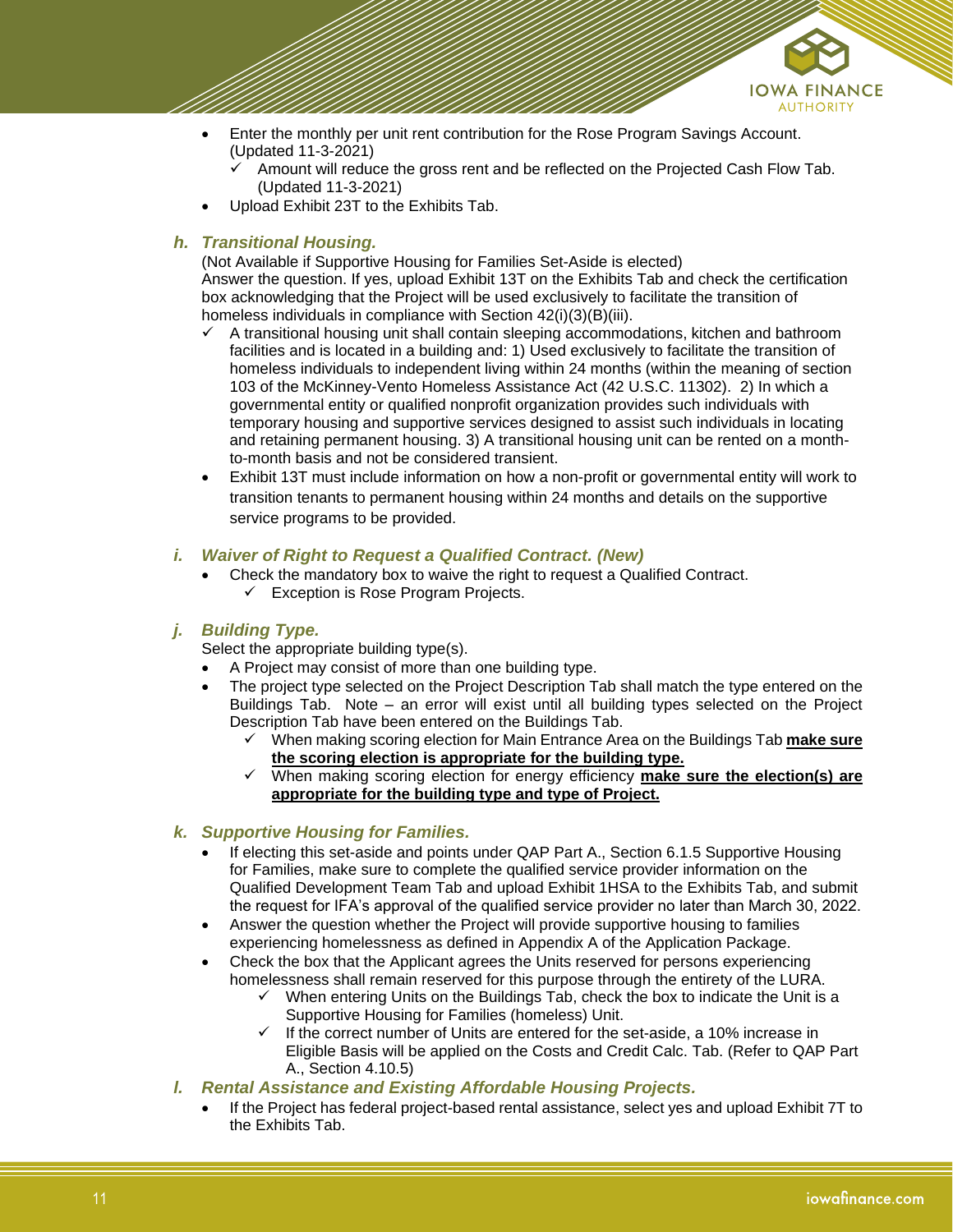

- Upload Exhibit 7S to the Exhibits Tab if requesting points for this category.
- Enter the subsidy source and the number of Units covered under the federal rental assistance contract.
	- $\checkmark$  Enter the contract number(s) on the Buildings Tab if the federal project-based rental assistance is provided by HUD.
	- $\checkmark$  If the federal project-based rent exceeds the LIHTC Rent limit, check the box on the Buildings Tab to exceed the rent limit.
	- $\checkmark$  The rent and utility allowance entry on the Buildings Tab must match the current HUD or RD rent schedule.
- Enter loan number if applicable for Rural Development Projects.
	- $\checkmark$  The six percent (6%) limit on net rent increases stated in QAP Section 4.1.7 does not apply to a Project that has an executed federal project-based rental assistance contract.
	- ✓ Preliminary scoring points shall be listed in the Scoring Tab if all information has been entered correctly and the Project is eligible for this scoring category.
- Answer questions on Transfer of Physical Assets as applicable.

#### *m. Community Service Facility. (New)*

- Answer yes or no as to whether the Project will include a Community Service Facility.
- If yes, enter explanation about the services to be provided
- Check the box certifying that the Community Service Facility will provide services that improve the quality of life of community and residents in the area of the Project whose income 60% or less of AMI.
- Answer question regarding fees and enter amount, if applicable.
- Check the box certifying the fees charged for services are affordable to individuals whose income is 60% or less of AMI.
- Upload Exhibit 22T to the Exhibits Tab.

#### *n. Public Transportation. (New)*

- If requesting points for Fixed Route Service under QAP Part A., Section 6.2.7 Public Transportation, check the applicable box under Fixed Route Service for which points are requested and enter the name of the Bus Service, and upload a complete Exhibit 2S (required attachments and the Exhibit 2S form).
- If requesting points for Dial-a-Ride under QAP Part A., Section 6.2.7 Public Transportation, check the box, enter the Transit Provider Name, and upload a complete Exhibit 2S (required attachment and the Exhibit 2S form).

#### *o. Location Near Services.*

- Check the box for each service that meets the applicable QAP service definition and distance requirements as set forth in QAP Part A., Section 5.4.2 and upload Exhibit 17T to the Exhibits Tab.
	- ✓ Service definitions are provided in QAP Part D. Glossary of Terms.

#### <span id="page-12-0"></span>**3. Nonprofit Set-Aside**

- Enter the Nonprofit entity name, tax id number, address, and select yes or no from the drop-down field for type of Nonprofit exemption.
- Enter explanation for the type of tax exemption the Nonprofit is organized and operated exclusively for; Select either 501(c)(3) or 501(c)(4).
- Answer remaining questions in Section A and provide requested explanations.
- Answer all of the questions and provide explanations in Sections B and C.
- Enter the person's name and contact information and answer the remaining questions in Section D.
- Upload Exhibits 1SA-5SA on the Exhibits Tab.
- If State HOME funds requested, upload Exhibit H-9 on the Exhibits Tab, also.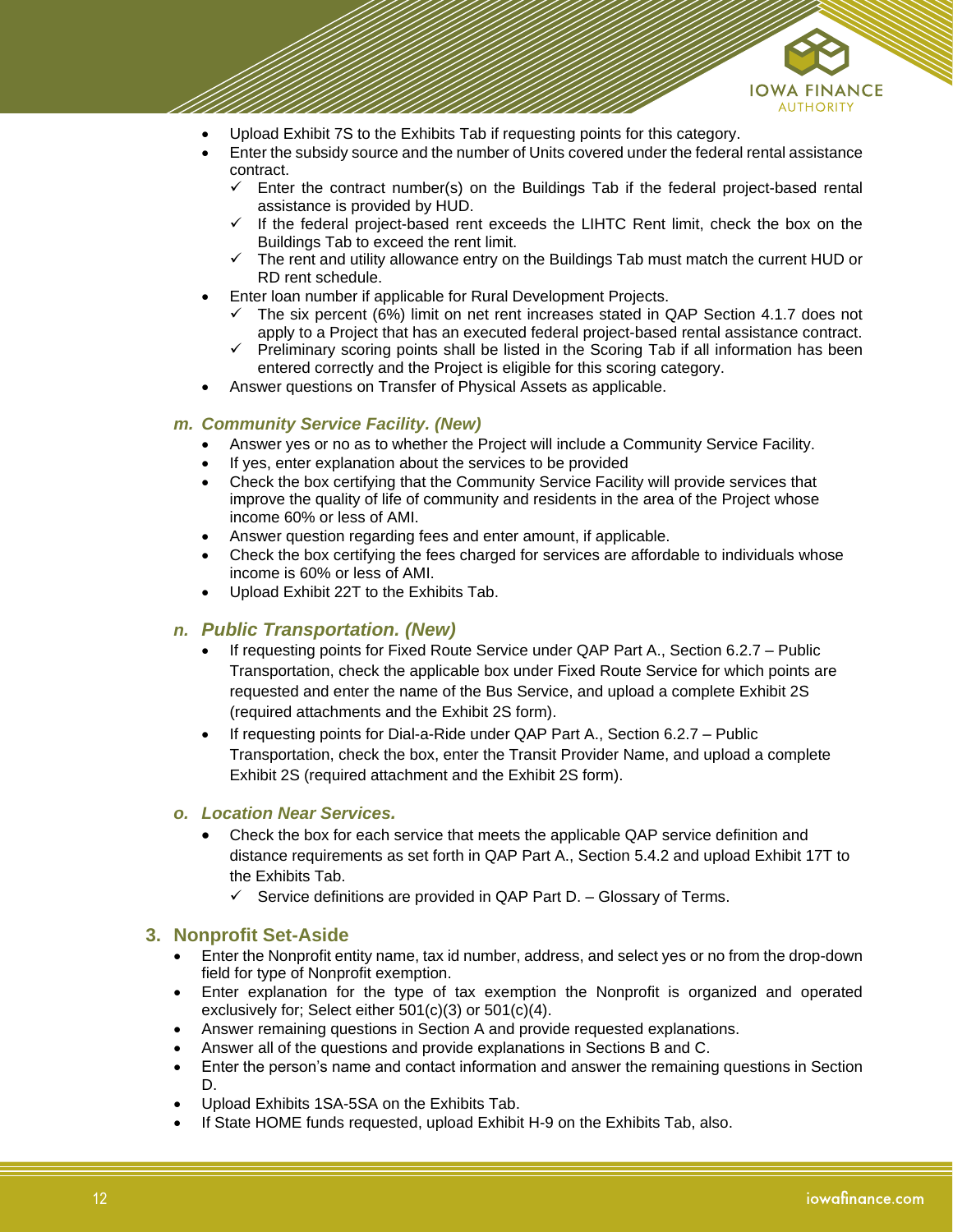

# <span id="page-13-0"></span>**4. Site Description**

- **a.** Current Property Use Description. Enter detailed description of the current use of the property, all adjacent property land uses, and surrounding neighborhoods in the description box provided at the top of the page. Refer to QAP Part C., H – Submission of Site Characteristics*.*
- *b. Location and Site Requirements.* Answer the question on whether the entire Project is located in an incorporated city as of the date of Application submission. Refer to QAP Part A., Section 5.4.

#### *c. Site Acreage.*

- Enter total site acreage.
- Ensure the site acreage entered matches the lease and/or purchase agreement/option(s) to purchase (Exhibit 1B) and any related exhibit.
- Do not include excess land or acreage not required for the proposed Project. Refer to QAP Part C., H – Submission of Site Characteristics.

#### *d. Scattered Sites.*

(QAP Part A., Section 5.4.1.1 – Scattered Sites) Check the box the project is spread over 2 market areas and enter the additional site count. If the additional sites are located within the same city, check the box in order for the correct market study fee to be invoiced.

- Upload Exhibit 19T to the Exhibits Tab.
- ✓ Refer to QAP Part D. Glossary of Terms, Scattered Site.

#### *e. Access to Utilities.*

Check the boxes identifying the utilities available at the site and with adequate capacity.

• Provide explanation and funding source for any utility that is not available at the site and/or without adequate capacity.

#### *f. Access to Paved Roads.*

Project site(s) shall have direct contiguous access from the Project site(s) to existing paved publicly dedicated rights of ways.

- Answer questions and provide information on paved roads or extension cost and funding source.
- *g. Demolition.* Answer the question. If yes, enter an explanation.

#### *h. Relocation.*

Answer the question. If yes, enter relocation information and save.

- Ensure the relocation budget amount entered matches the amount entered on the Costs and Credit Calc. Tab.
- Exhibit H-17 required when State HOME funds are requested.
- *i. Site Characteristics.* (QAP Part C., H Submission of Site Characteristics) Answer all the questions, enter an explanation for all questions with a yes answer, and upload Exhibits 6b(a), 6b(b), and 6b(c) to the Exhibits Tab.
	- If State HOME funds are requested, the Project may not be located within any flood zone and no part of the Project site(s) may be designated wetland.
	- Exhibit H-22 Noise Abatement and Control and Exhibit H-34 Site and Neighborhood Standards are required if State Home funds are requested.
		- $\checkmark$  Complete the Noise Sensitive Conditions section
	- Exhibit H-23 FEMA FIRMETTE map of each site is required when State HOME funds are requested.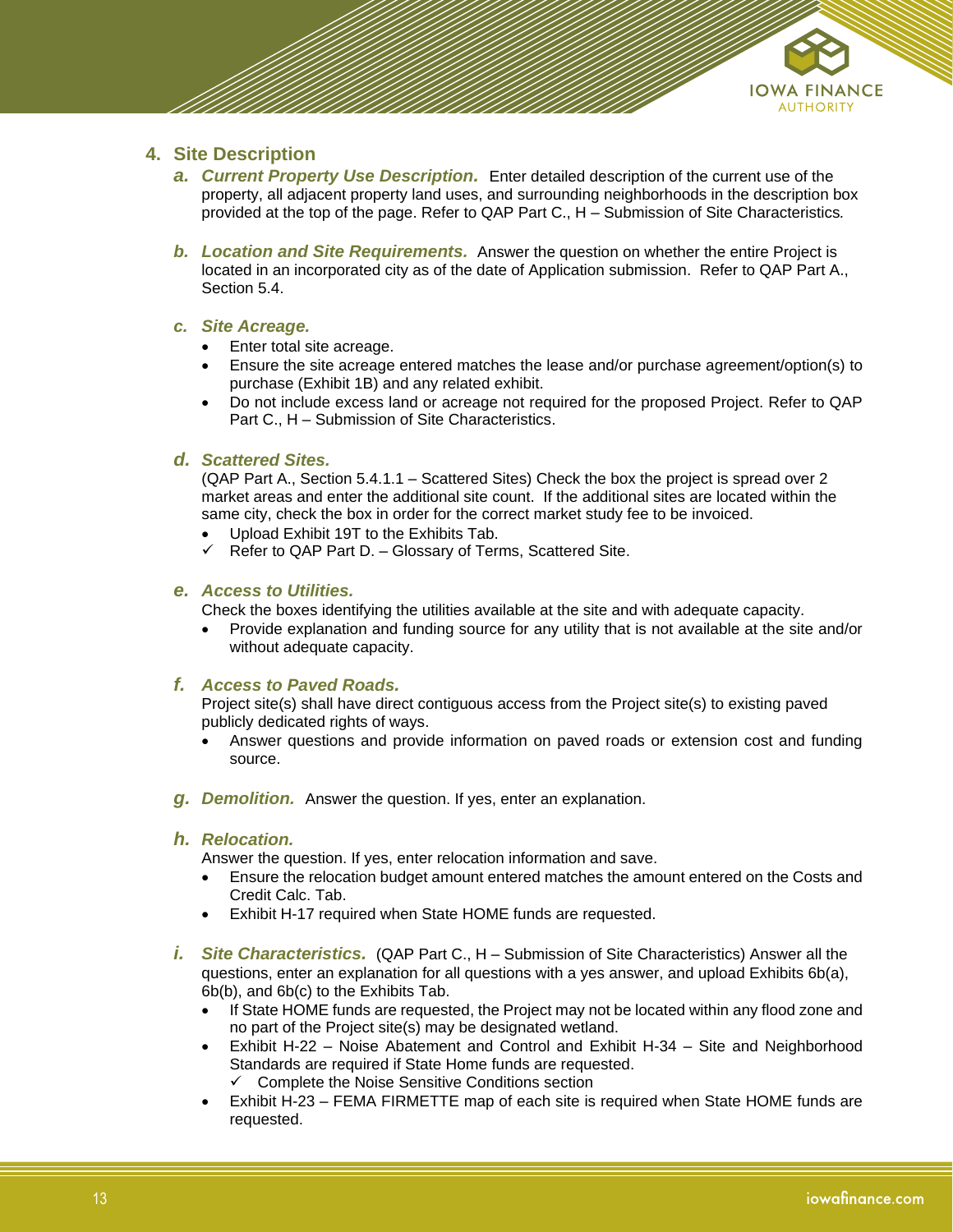

- If any part of the Project site(s) is located within a 100-year flood zone, as determined by the Iowa Department of Natural Resources, FEMA map, or a FIRM map, enter the additional information. The following applies to sites located within a 100-year flood zone (N/A if State HOME funds requested – no HOME project in any flood zone):
	- a) Projects must be included in flood control projects approved and funded by the Iowa Flood Mitigation Board with the following additional requirements;
		- $\checkmark$  Applicant shall ensure elevating the lowest finished floor elevation to two (2) feet above the base flood elevation (i.e., two feet above the "100-year" flood plain), or at the elevation of the "500-year" floodplain, whichever is higher. Floodplain elevation is determined by the Iowa Department of Natural Resources, FEMA map or FIRM map;
		- $\checkmark$  Applicant shall acquire flood insurance on the property;
		- ✓ Applicant shall obtain and provide personal property insurance for each residential tenant with the premium cost to be paid by the Applicant or if paid by the tenant, the insurance premium shall be part of gross rent; or a tenant reimbursement plan acceptable to IFA; and
		- ✓ Prior to placing the Units in service, the Owner shall have a plan in place for providing assistance to tenants in the event the Units become uninhabitable due to a flooding event. The plan shall address, at a minimum, moving costs and similar expenses and must be acceptable to IFA; and
	- b) Acq/Rehab Applications for existing LIHTC Properties that have exceeded the 15-year Compliance Period and have submitted a flood mitigation plan acceptable to IFA.
- If the site(s) are located within 300 feet of an electrical power substation, natural gas, or similar substation, enter description for the mitigation of the visual effects.

# *j. Concerted Community Revitalization Plan.*

- If the Project is located entirely in a QCT and entirely within the defined geographical boundaries of an Area for which a CCRP exists, check the box and upload Exhibit 18T.
	- If the requirements set forth in QAP Part A., Section 4.10.1.2 Concerted Community Revitalization Plans (CCRP) are met, Project may receive a 10% increase in Eligible Basis if the box is checked on the Basis Boost Tab to request the boost.

#### *k. Zoning.*

Enter the present zoning classification of the site(s) and provide the required information.

- $\checkmark$  Information shall match the city's completed Exhibit 7B, as well as any other exhibit submitted.
- $\checkmark$  If not zoned appropriately at threshold Application submission, documentation that appropriate zoning has been received, must be provided in the Carryover-Ten Percent (10%) Application. Refer to QAP Part C., C – Zoning.

#### *l. Legal Description.*

This field is required in the Pre-Closing Review Application submission. Enter the complete legal description of all of the real estate encompassing or will encompass the proposed Project.

 $\checkmark$  The legal description entered shall match the legal description in the warranty deed/recorded long term lease and Iowa Title Guaranty documents.

# <span id="page-14-0"></span>**5. Site Control**

- Enter the entity name that has site control for the Project.
	- May be the Ownership Entity if already formed, the Developer, General Partner or Affiliate (must be listed on the Qualified Development Team Tab).
- Answer the questions on whether the Ownership Entity has sole fee simple title to the Property.
- Answer the question regarding option to lease or executed lease.
- Answer the questions on the city parking requirements.
- *a.* **Options to Purchase/Purchase Contract and/or Options to Lease/Executed Lease**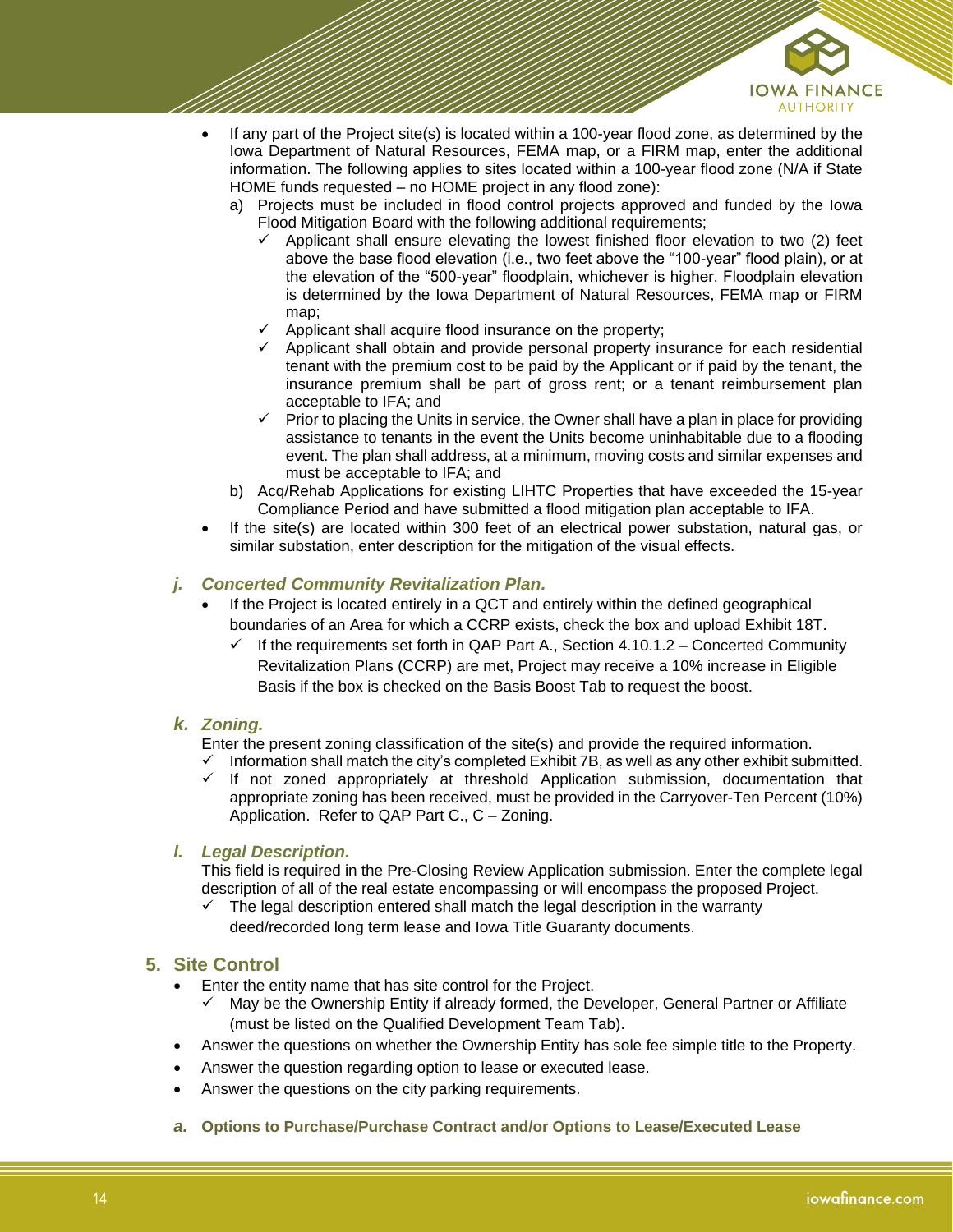

- **i.** If the Ownership Entity does not have sole fee simple title and there is an Option to Purchase or Purchase Contract, select "Add Option to Purchase or Purchase Contract" and complete the following **(New)**:
	- ✓ Name of Seller(s)/Optionor(s):\*
	- ✓ Date Seller/Optionor obtained ownership of the real estate:\*
	- ✓ Will or has an Identity of Interest with the Applicant?\*
	- ✓ If yes to Identity of Interest, explain relationship:\*
	- ✓ Purchase Price:\*
	- ✓ Option/Contract End Date (valid to date) (Refer to QAP Part C., A-Site Control):\*
- ii. Leasehold Interest Option to Lease. If the Ownership Entity does not have sole fee simple title for the entire property and there is an Option to Lease, check the box Leasehold Interest – Option(s) to Lease, select "Add an Option to Lease" and complete the following **(New)**:

Name of Optionor:\* Date Optionor obtained ownership of the real estate:\* Will or has an Identity of Interest with the Applicant?\* If yes to Identity of Interest, explain relationship:\* Is Option for parking spaces or land for parking spaces?\* If Optionor is a City, has city approved action by the City to enter into the Option to Lease through City Resolution?\* Option End Date:\*

iii. Leasehold Interest – Executed Lease(s). If the Ownership Entity does not have sole fee simple title for the entire property and has an executed lease for all or a portion of the property, check the box Leasehold Interest – Executed Lease(s), select "Add an Executed Lease" and complete the following **(New)**:

Name of Lessor:\* Date Lessor obtained ownership of the real estate:\* Will or has an Identity of Interest with the Applicant?\* If yes to Identity of Interest, explain relationship:\* Lease Start Date:\* Lease End Date:\*

- *b. Low-Income Housing Credit for Existing Building.*
	- For Projects acquiring an existing building, complete.

#### *c. Existing Buildings – Section 42(d)(2)(8) "TEN-YEAR RULE"*

- This section will appear based on entries in the Application for Projects requesting acquisition credits. If the number of years between the date the Ownership Entity (taxpayer) of the LIHTC Project and the date the current owner placed-in-service is less than ten years, enter explanation supported by the Internal Revenue Code explaining why taxpayer should be eligible for tax credits. Enter the Code reference.
- Upload Exhibit 8T to the Exhibits Tab if acquisition credits are requested.

#### *d. Reserves.*

- Answer the question on whether cash from Project reserve accounts will be transferred to the Ownership Entity with the acquisition of the Project.
- If yes, enter amount and check the certification box.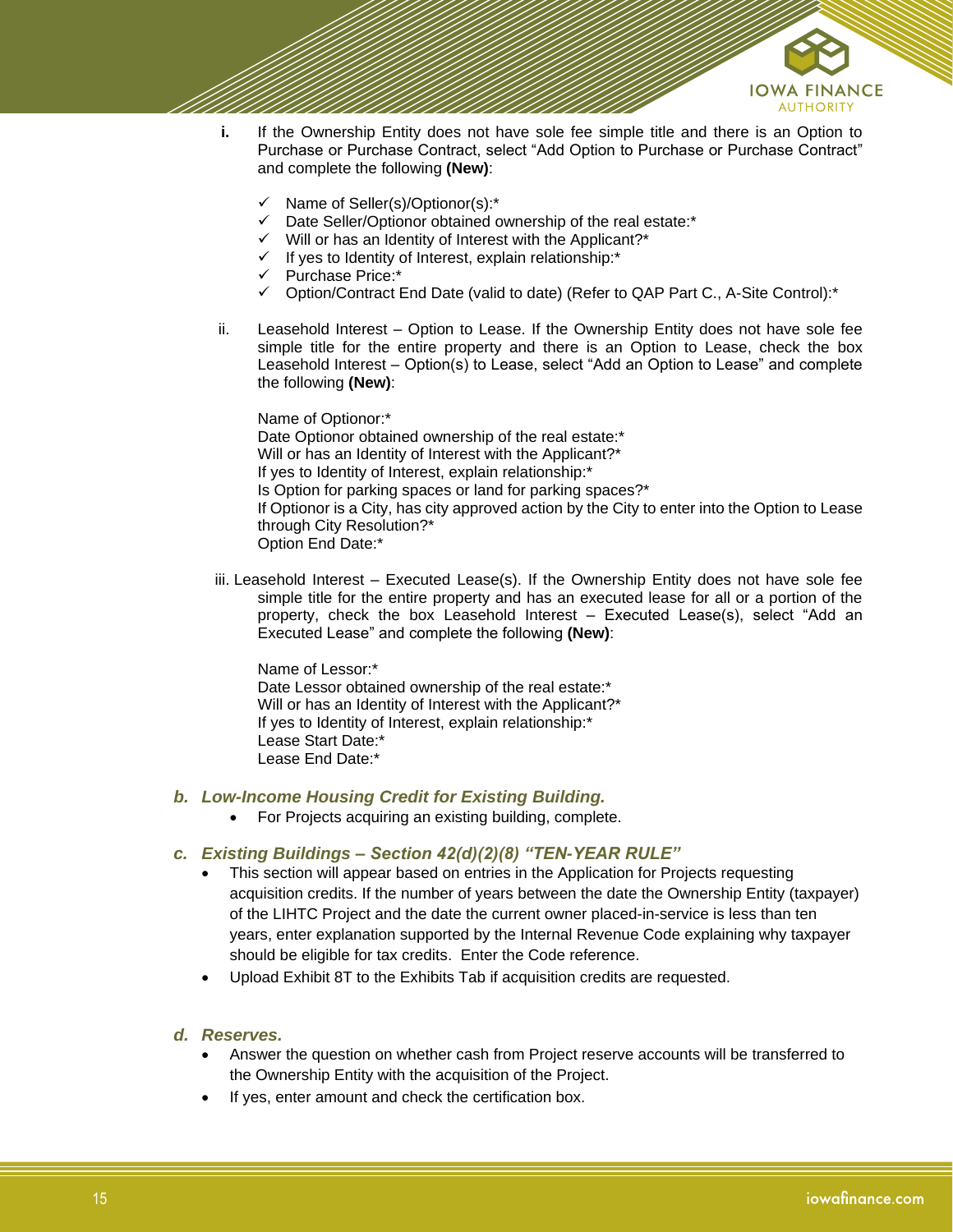

#### *e. Easements.*

- Answer the questions under Site Access Easements and Site Vacation of a Public Right to Use. For each yes answer, enter an explanation.
- Check the boxes stating understanding of the site access and site control requirements.
- Ensure easements are addressed in Exhibit 1B and shown on the site plans.

#### *f. Acquisition or Rehabilitation Projects Only.*

• Answer the question as to whether all of the buildings are currently under site control for the development and enter the number of buildings being acquired.

#### <span id="page-16-0"></span>**6. Ownership Entity**

(Must be formed at Application submission for LIHTC Projects requesting State HOME funds)

*a. Single-Asset Entity.*

Answer the question on whether the Ownership Entity is a single-asset entity.

#### *b. Ownership Entity.*

- i. For LIHTC with State HOME threshold Application:
	- $\checkmark$  Complete entire Tab.
	- $\checkmark$  Submit all applicable 3T exhibits and HOME Exhibits in the threshold Application.
	- $\checkmark$  Must have a DUNS number for the Ownership Entity.
	- $\checkmark$  The entity type and status selected should match the applicable Ownership Entity's 3T Exhibits.
	- $\checkmark$  The tax identification number entered for the Ownership Entity must match Exhibit 3Ta and Ownership Entity Components.
	- ii. LIHTC without State HOME– threshold Application:
		- $\checkmark$  Answer question on single asset entity.
		- $\checkmark$  Complete the Contact Information.
		- ✓ Upload Exhibit 3Tf to the Exhibits Tab.
		- ✓ Complete Ownership Entity Components.
- iii. Awarded LIHTC Projects without State HOME shall complete the Ownership Entity Tab and provide the Ownership Entity 3T Exhibits within 30 days of the Reservation Date:  $\checkmark$  Instructions will be provided to awarded Projects.

#### *c. Ownership Entity Components.*

Select, "Add Ownership Entity Component" and enter information on the General Partner/Managing Member, Limited Partner, Special Limited Partner (after closing with investor), and any other member of the Ownership Entity.

- Ensure the entity names and the ownership percentages match the Ownership Entity's 3T exhibits and the General Partner(s)/managing member's 4T exhibits.
- Ensure the tax Identification Number ("TIN") for the General Partner(s)/Managing Member(s) matches the TIN entered on the General Partner/Managing Member Tab.

#### *d. Authorized Signor(s).*

Answer the question about the number of authorized signor(s) and enter information.

- Ensure the organizational documents supports the name(s) of the individuals authorized to sign.
- ✓ Exhibits 14Ta and Exhibit 14Tb Authorized Signor Documentation shall be required of all awarded Projects within 30 days of the Reservation Date.

# <span id="page-16-1"></span>**7. Qualified Development**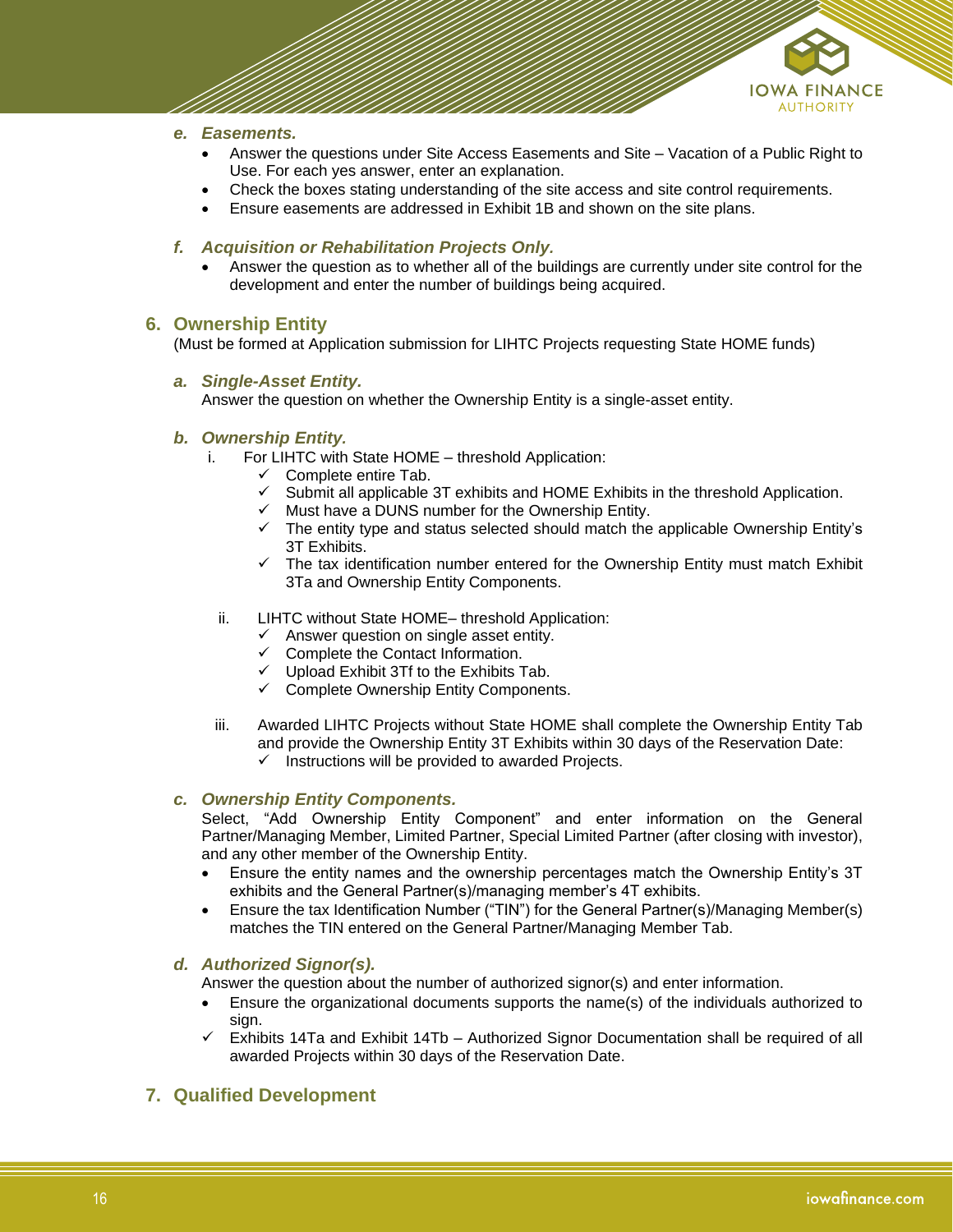

Enter all team members by selecting, "Add New Team Member" and enter information into each team member tab.

- Before generating Exhibit 1T on the Exhibits Tab, complete entry of the entity names for the Developer, Ownership Entity (if already formed), the General Partner/Managing Member, Architect, and development consultant (if applicable), and management company on the Qualified Development Team Tab. The Application will pre-fill these entities into the Exhibit 1T.
- If one of the team member "titles" doesn't match the type of team member, list the entity as "other" and explain role.
	- $\checkmark$  For each GP/MM, enter the entity name in the field titled "GP/MM of". Information should be consistent with Exhibit 3F.
	- $\checkmark$  All team members shall be disclosed and listed in the Application, along with any Identity of Interest and fees.
	- $\checkmark$  A Project with a Tax Credit investor who has an Identity of Interest with an Owner Representative of the Project shall have a third-party asset manager that is pre-approved by the IFA LIHTC Manager. Refer to QAP Part A., Section 5.3.4.
	- $\checkmark$  A direct investor shall have a LIHTC asset management department with at least three years of experience. Refer to QAP Part A., Section 5.3.4.
	- $\checkmark$  If State HOME funds requested, additional mandatory team members may be required (i.e., HOME Relocation Consultant, HOME Lead Safe Renovator).
- General Partner/Managing Member and Developer Tabs: If requesting the Nonprofit Set-Aside and scoring points under QAP Part A., Section 6.4.2.3 Nonprofit Organization Experience, complete the section titled **Material Participation of a Qualified Nonprofit**.
	- $\checkmark$  Type of ownership interest entered should match entry on the Nonprofit Set-Aside Tab and as shown in Exhibit 3TF – Ownership Entity Organizational Chart.
	- $\checkmark$  QAP requirements must be met and the nonprofit entity determined to be a qualifying materially participating nonprofit by IFA.

# *a. Experience Narrative.*

(QAP Part A., Section 5.3) Enter detailed explanation regarding the experience when required for a team member.

#### *b. Organizational Structure.*

- Select "Add" and enter information.
- Enter the entity or individuals with ownership and the percent of ownership.
- After saving the entity information, enter the officers/directors/members, stockholders, or partners of the entity. If more than one entity has ownership of the GP/mm, repeat.
- Required for Developer and General Partner/Managing Member team members.
	- The partnership or operating agreements must support the structure entered in the Application.

#### *c. Authorized Signors.*

- Enter the number of signatures request for the applicable team member and the name(s) of the authorized signors.
	- $\checkmark$  The number of signors and names should match the organizational documents for the entities.
- *d. Qualified Development Team.*
	- Answer the questions and enter requested information.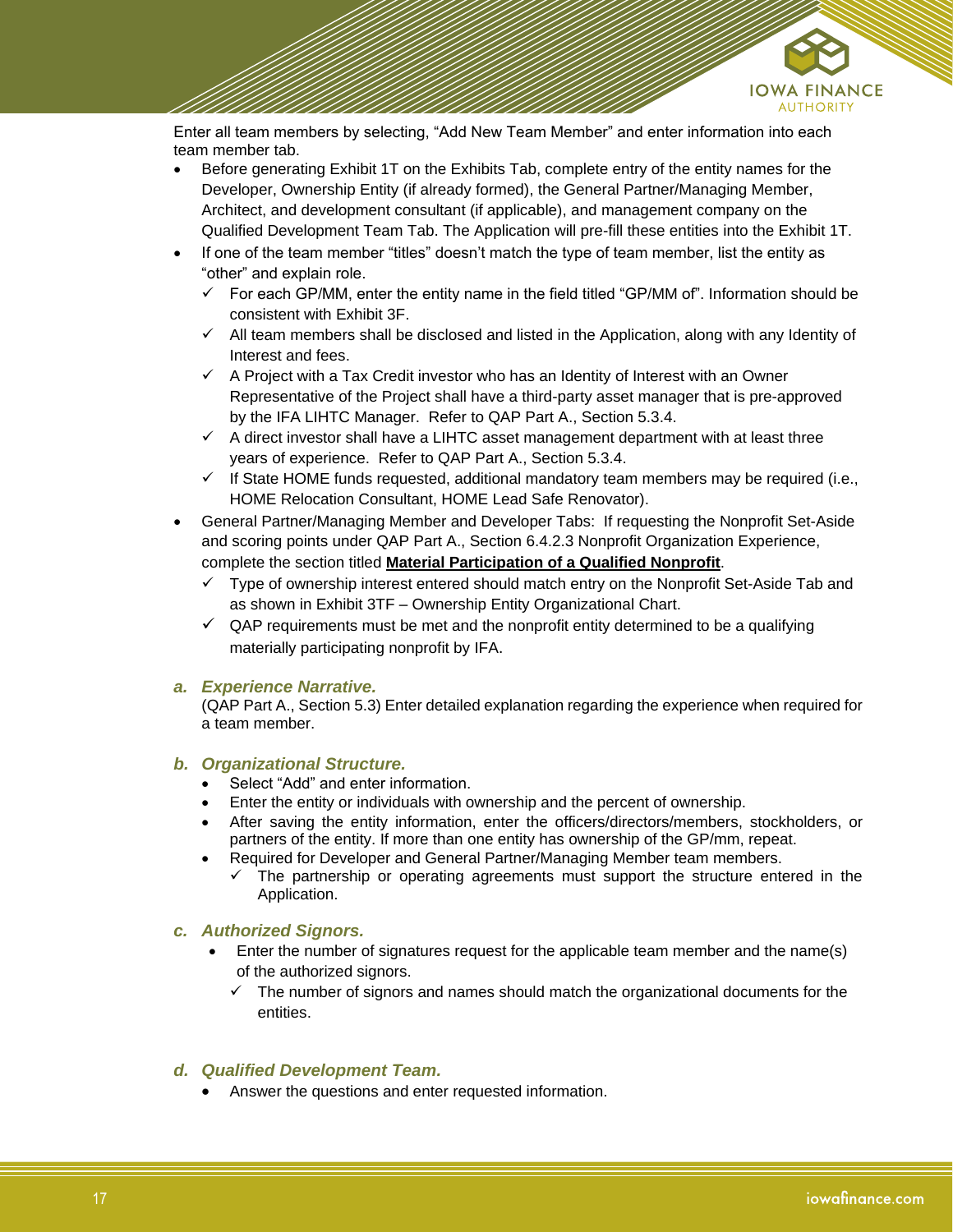

- $\checkmark$  An Applicant that has never been allocated Tax Credits is eligible to receive an award of Tax Credits for one Project. Refer to QAP Part A., Section 5.3.1 – New Applicant.
- $\checkmark$  A new Applicant shall complete at least one LIHTC Project in which all LIHTC Units have been leased at least once and has received an IRS Form 8609, in Iowa or any other state, before being allowed to submit a subsequent Application. This includes being listed on any Application in any team member role. Refer to QAP Part A., Section 5.3.1 – New Applicant.
- For General Partner/Managing Members, complete section 6.4.2.1 LIHTC Experience, if applicable.
- For Developers and/or GP/MM who are a current IFA-approved CHDO, enter the DUNS #.  $\checkmark$  Will appear only if State HOME funds are requested.
- Complete Section 6.4.2.4 Performance as applicable.

#### *e. Material Participation of a Qualified Nonprofit.*

- On the Developer, General Partner/Managing Member Tabs, answer the questions under "Materially Participating Qualified Nonprofit" and select the Nonprofit entity name in the dropdown.
	- $\checkmark$  Note the Nonprofit name in the drop-down field will pull from the Nonprofit Set-Aside Tab. If the name is not listed in the drop-down, then enter the name on the Nonprofit Set-Aside Tab.

#### *f. LIHTC Experience.*

- Enter the percentage of the Developer Fee and Consultant Fee the Developer shall receive on the Developer Tab or the percentage of interest of the GP/MM on the GP/MM Tab*.*
	- $\checkmark$  Percentage of the Developer and Consultant Fees and/or the percentage of interest in the GP/mm shall be no less than fifty percent (50%) for this scoring category.
- Answer the questions, enter the information, and upload the IRS Form(s) 8609 in the table for each Project entered in Application for which the scoring points are requested.
	- $\checkmark$  The project information cannot be saved unless the IRS Form(s) 8609 is uploaded.

#### *g. QAP Part A., Section 6.4.2.2 Multi-Family Rental Experience***.**

- Will appear for only New Applicants when "No" is answered to the question, "Has this team member received an award of LIHTC from IFA or any other state?"
- Check the box to request the 1 point, if applicable.
- *h. Developer, General Partner or Managing Member Performance.* 
	- Answer the questions for the Developer and General Partner/Managing Member of this Project. Refer to QAP Part A., Section 6.4.2.4.
	- Answer the question and upload Exhibit 3S to the Exhibits Tab.
		- Exhibit 3S is a pdf of the Certificate(s) of Occupancy for each multi-family building in a multi-family Project (minimum of 48 Units).

#### <span id="page-18-0"></span>**8. Identity of Interest**

- **Before completing this tab**, enter all Project team members have been entered on the Qualified Development Team Tab. Complete entry of all information for entities and individuals in which an Identity of Interest exists.
- Enter fees paid to an entity or individual in which an Identity of Interest exists.
	- If an Identity of Interest exists between the seller of the real estate, this will auto-fill to the Site Control Tab. An IFA-commissioned appraisal will be required. Refer to QAP Part D., Glossary of Terms – Identity of Interest.
	- $\checkmark$  If an Identity of Interest exists between the Owner and the Builder and General Contractor, the builder and general contractor fees shall be limited to 10% of Hard Construction Costs.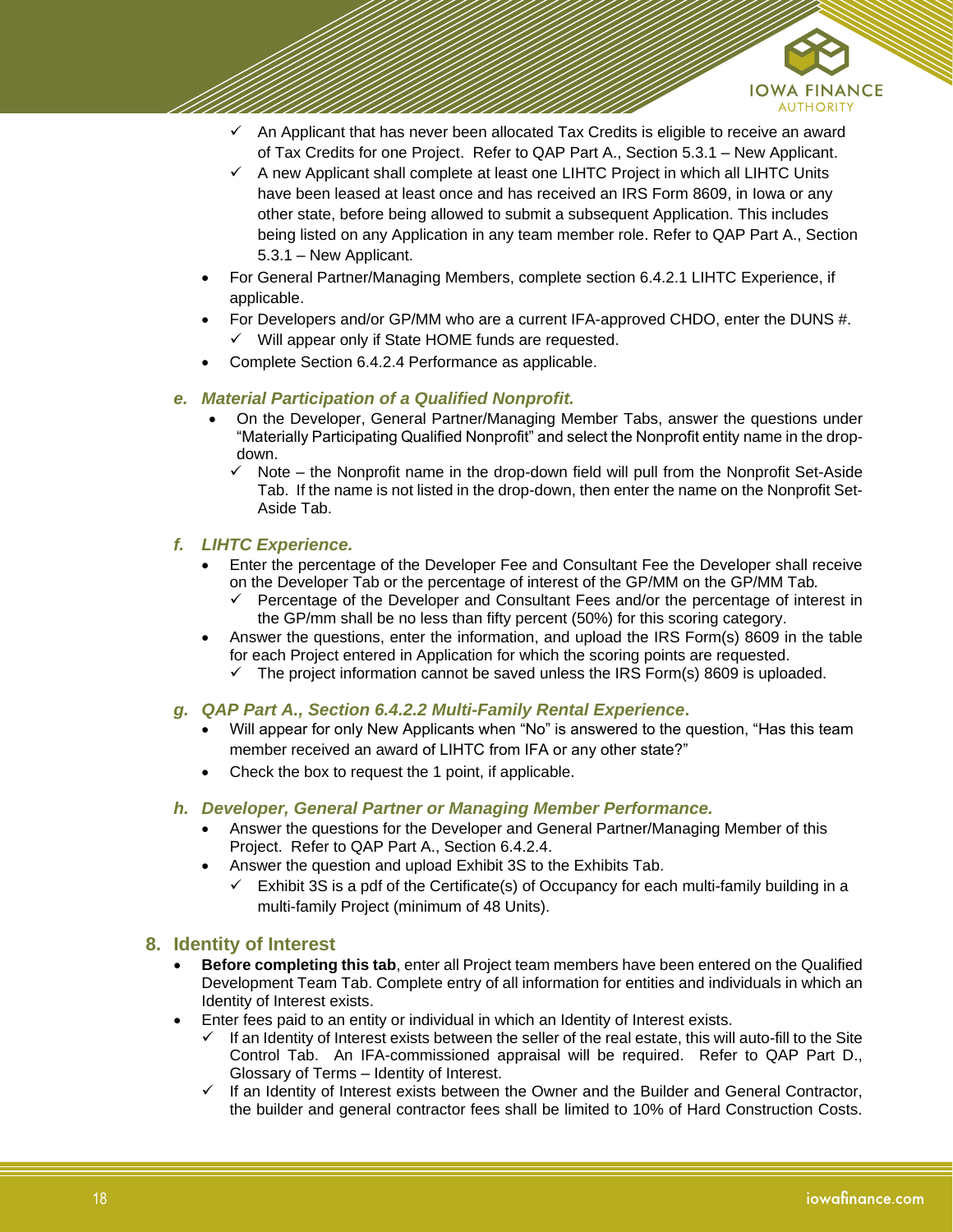

Refer to the Financial Feasibility Tab and QAP Part D., Glossary of Terms - Hard Construction Costs.

# <span id="page-19-0"></span>**9. Ineligibility**

- Review the Ineligibility questions with all team members and affiliates thereof and obtain answers prior to entering the answers and explanations in Application.
- Provide explanations and entity names, as applicable.
- Refer to Appendix G Ineligibility of the Application Package.

## <span id="page-19-1"></span>**10.Project Amenities**

- *a. QAP Part A., Section 4.10.6 Special Considerations for Projects with Universal Design Features and Additional Project Amenities.*
	- Check the box for each Universal Design Feature and Project Amenity to be provided to qualify for the Basis Boost (up to 10% for this category). Elections shall apply to all Units.

#### *b. QAP Part A., Section 6.3.1 Market Appeal.*

- Check applicable boxes to request preliminary scoring points. The QAP requirement will populate in the description box for each checked box.
- If points are elected for Video Security System, enter the expense on the Projected Operating Costs Tab.
- If an item has a specification box, enter.
- *c. QAP Part A., Section 6.3.4 Construction/Unit Characteristics***.**
	- Check applicable boxes or select radio buttons to request preliminary scoring points.
- *d. QAP Part A., Section 6.3.6 – Impact on the Environment.*
	- Check applicable boxes to request preliminary scoring points. The QAP requirement will populate in the description box for each checked box.

#### *e. QAP Part A., Section 6.3.7 Energy Efficiency.*

- Check the applicable box(es) to request points.
	- $\checkmark$  Make sure election made is appropriate for the building type (# of stories) and whether each Unit will have its own heating, cooling, and water heating)
	- ✓ If Project is New Construction and has existing structures, check the box under Projects with Existing Structures and the applicable box under the New Construction categories. 8 points maximum.

#### *f. Other Site Amenities.*

- Answer the question on on-site manager/employee's unit (common space unit).
- Check the certification box and answer questions.
- Check box if the Project will have or has a Community Building and enter the net square footage.
- For Projects not eligible for Community Room points, but have or will have a Community Room, check the box, and enter the net square footage for the Community Room.
- *g. On-site and Off-site Parking.* (surface, underground, and garages)
	- Enter the number of each type of parking, whether rent shall be charged, and the amount charged, if applicable.
	- Parking income shall be reflected in the Projected Cash Flow Tab.
	- If no charge for parking, enter the development costs for the parking on the line item for parking (included in rent) and enter the cost in Eligible Basis on the Costs and Credit Calc. Tab.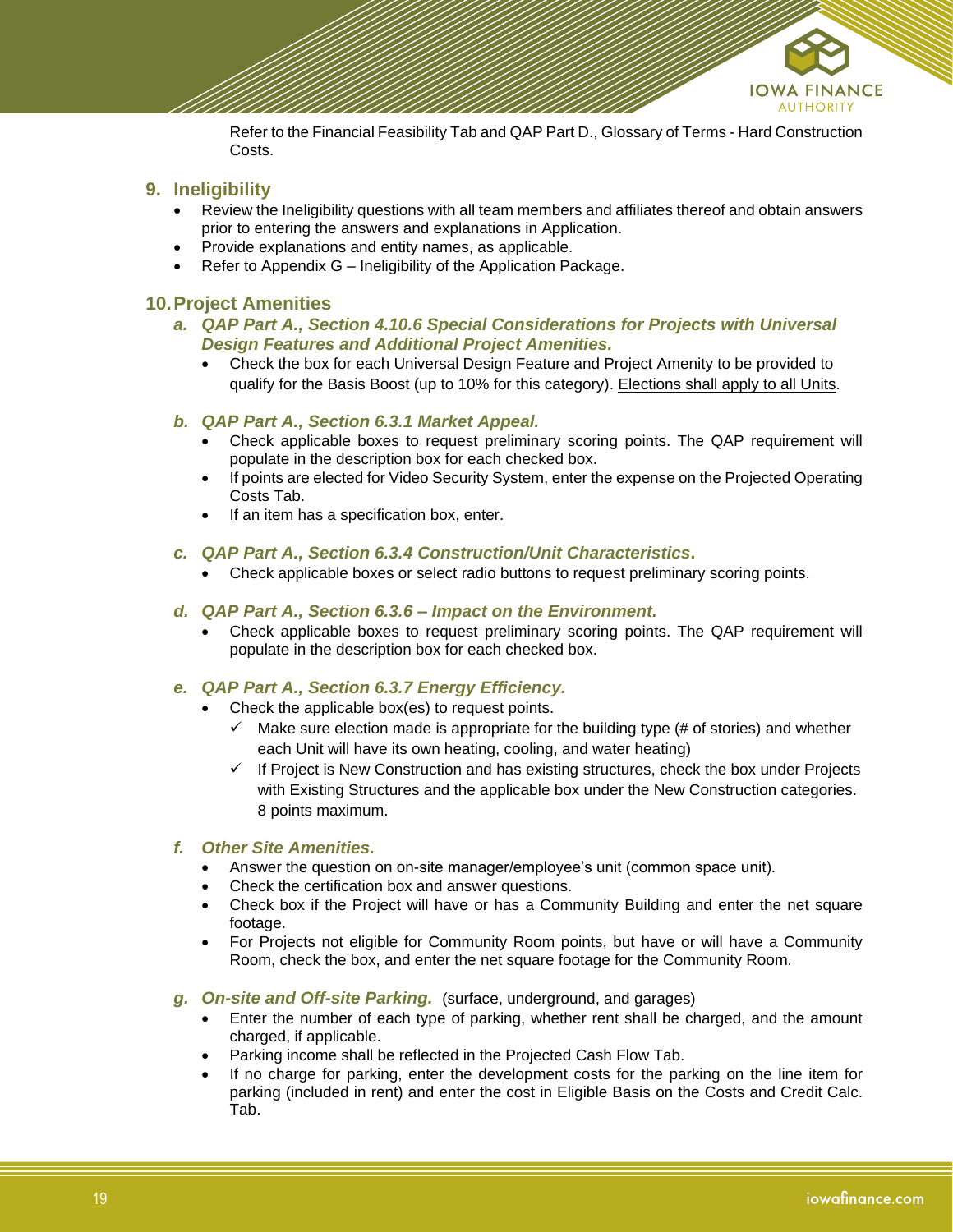

- If a fee will be charged for parking, show the development cost for the parking under On-Site – parking (not included in rent) on the Costs and Credit Calc. Tab.
- Number of parking spaces and type of parking entered in the Application shall match the site plans and Exhibit 7B.
	- $\checkmark$  For leased parking, an executed lease agreement or Option to lease, meeting requirements set forth in QAP Part C., A – Site Control, must be provided in the threshold Application.
	- If the parking lease will be with a city, a project-specific city resolution indicating the City's approval to enter into a lease or Option to lease will suffice.
- *h. On-Site Supportive Services.*
	- If the Supportive Services for Families Set-Aside was elected, enter the number of designated rooms/offices to provide supportive services and the net square footage(s).

#### *i. Amenities and Other Interior Apartment Amenities.*

Check the box for each amenity to be provided.

- Check the box indicating all the amenities selected shall be provided to all Units.
- Enter an amenity being provided that is not listed as an option in other.
- Enter a description of the difference(s) between Low-Income & Market rate Unit Amenities. If no market rate Units, leave blank.
- The entry of the following shall populate to the Construction Characteristics Tab: Heating Type Cooling Type Water Heating Type Window Covering Type
- The following mandatory site amenities are pre-checked and greyed out to prevent editing: \*Site Lighting

\*Wiring for High-Speed Internet Access per Unit

- \*Range
- \*Refrigerator
- \*Microwave
- \*Window Coverings

\*Minimum Bathroom Accessories **(New)**

#### <span id="page-20-0"></span>**11.Construction Characteristics**

- Review the instructions.
- Enter the information for each category by selecting the applicable check boxes and/or entering requested information.
	- $\checkmark$  If a scoring election is made on another tab or an amenity election for a Basis Boost was made, relating to a specific construction characteristic, it will be shown on this tab.
	- $\checkmark$  Plans must be consistent with the information entered in the Application.

#### <span id="page-20-1"></span>**12.Buildings**

#### *a. Tenant-Paid Utilities*

Select "Add New Tenant Paid Utility" and name the utility allowance. Enter amounts by bedroom size for each tenant paid utility. Save changes and close.

- $\checkmark$  The utility allowance must be assigned to each building on the Buildings Tab.
- ✓ If multiple building types or buildings and have different utility allowance, the assignment will be made by the name entered for the applicable tenant paid utility.
- $\checkmark$  Exhibit 11T should appear as required in the Exhibits Checklist on the Exhibits Tab upload Exhibit 11T; however, if State HOME funds are requested, Exhibit H-13 (IFA approved HOME utility allowance) shall be required instead of Exhibit 11T.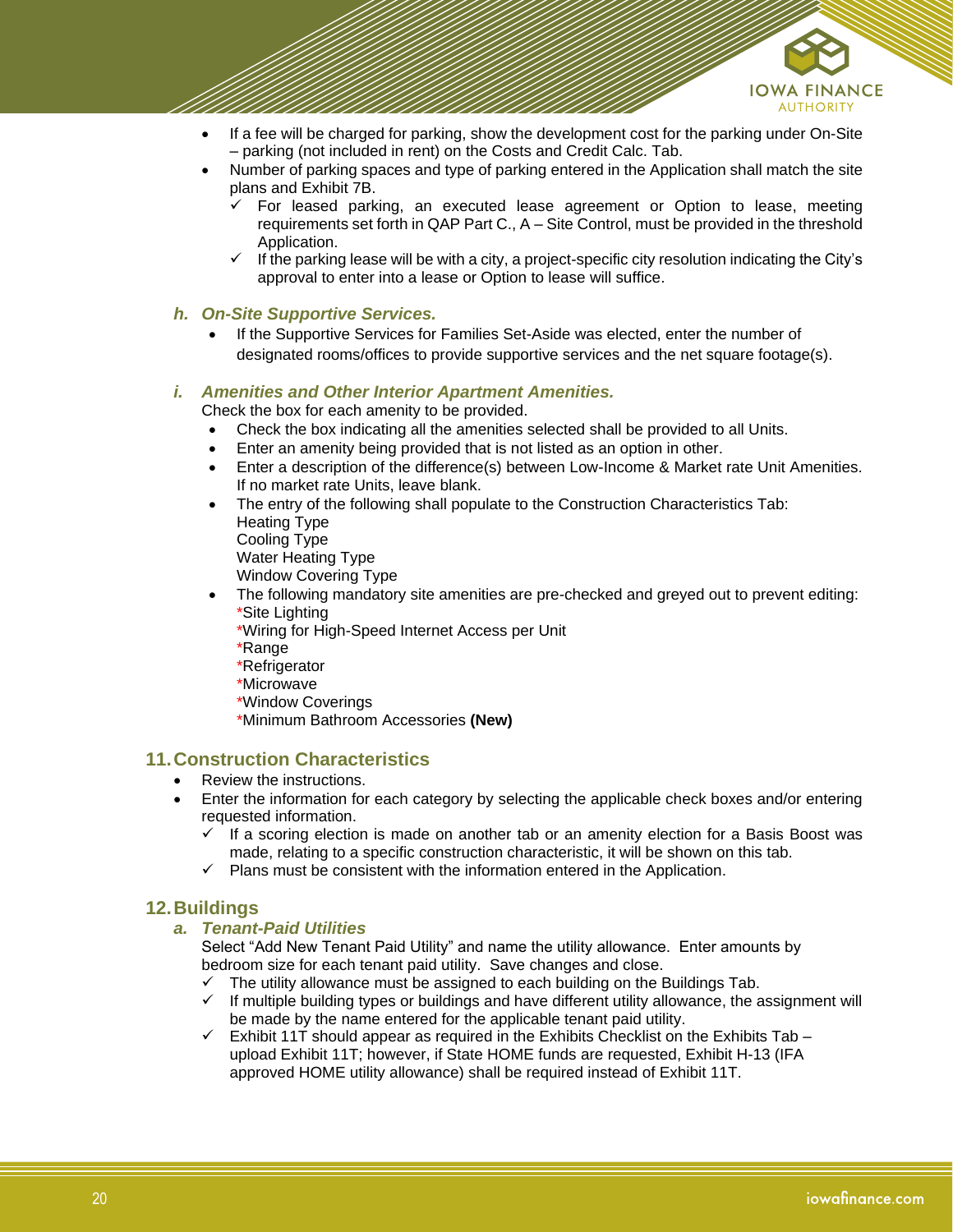

- *b. General Building Information.*
	- If State HOME funds, enter fixed or floating for the Units*.*
	- Select "Add New Building" and continue to add buildings until all buildings in the Project are entered.
- *c. Address Information.* Enter the address number, street name, city, and the correct ninedigit zip code. The "blue" zip code reference is a link to the United States Postal Service that will provide the complete nine-digit zip code.
	- Census tract is auto filled by the online Application based upon the address entered for each building and the nine-digit zip code. Applicant shall confirm the census tract shown in the Application is correct prior to submittal of the threshold Application.
	- Ensure the nine-digit zip code entered is correct and accurately represents the site/buildings' location.
		- $\checkmark$  Should the census tract not populate correctly or if the Project doesn't have an assigned address or nine-digit zip code, please contact [Stacy.Cunningham@iowafinance.com](mailto:Stacy.Cunningham@iowafinance.com) for assistance.
	- Check the box for the building with the primary address for the Project.
	- Exhibit 16T required when a Project is located in a QCT or DDA.
		- $\checkmark$  Each Owner must maintain documentation of the eligible Project's QCT or DDA status in its records and provide a copy with each submitted Application.
	- If a site does not have an assigned address number and/or street name, email the [housingtaxcredits@iowafinance.com](mailto:housingtaxcredits@iowafinance.com) for approval to use an alternate primary address (lat./long.) in the threshold Application.

#### *d. Other Information.*

- Select new or acquired for the building. If acquired, specific acquisition fields will appear for completion.
- Enter the number of stories. Should match plans.
- Enter the building type (if a building type is entered that wasn't selected on the Project Description Tab, an error will result). Should match plans.
- Enter the date constructed (if applicable) and the expected placed-in-service date.
- Enter the number of Fully Accessible Units, Number of Units with Accessible Communication Features, and Number of Additional Accessible Type A Units in the building (specific for each building).
- For Type of Control, answer the question with the type of control (option to purchase, purchase contract, etc. and it should match the Site Control Tab and Exhibit 1B.
	- Answer question on whether the building's units having own A/C, heating, and water heating.
	- This question is tied to Energy Efficiency scoring category so make sure the question is answered correctly.
- Answer question on whether the building is on or eligible for the National Register of Historic Places. ("Yes" is required if points are requested under QAP Part A., Section 6.3.2 Historical Significance).
	- If yes, upload Exhibit 6S to the Exhibits Tab. Make sure no taxpayer identification number is included (remove prior to uploading).
	- $\checkmark$  If no, but historic is selected on the Project Description Tab, an error will be generated.
	- ✓ If a building is selected as historic, but federal and state historic tax credits or loan for anticipated state historic tax credits are not entered as a funding source, an error will be generated.
- If the building is a community building with no residential units, check the box "Check if Building is Common Space Only."
- If the Project has a federal project-based rental assistance contract, check the box "Extend Rent Limit", and enter the contract number.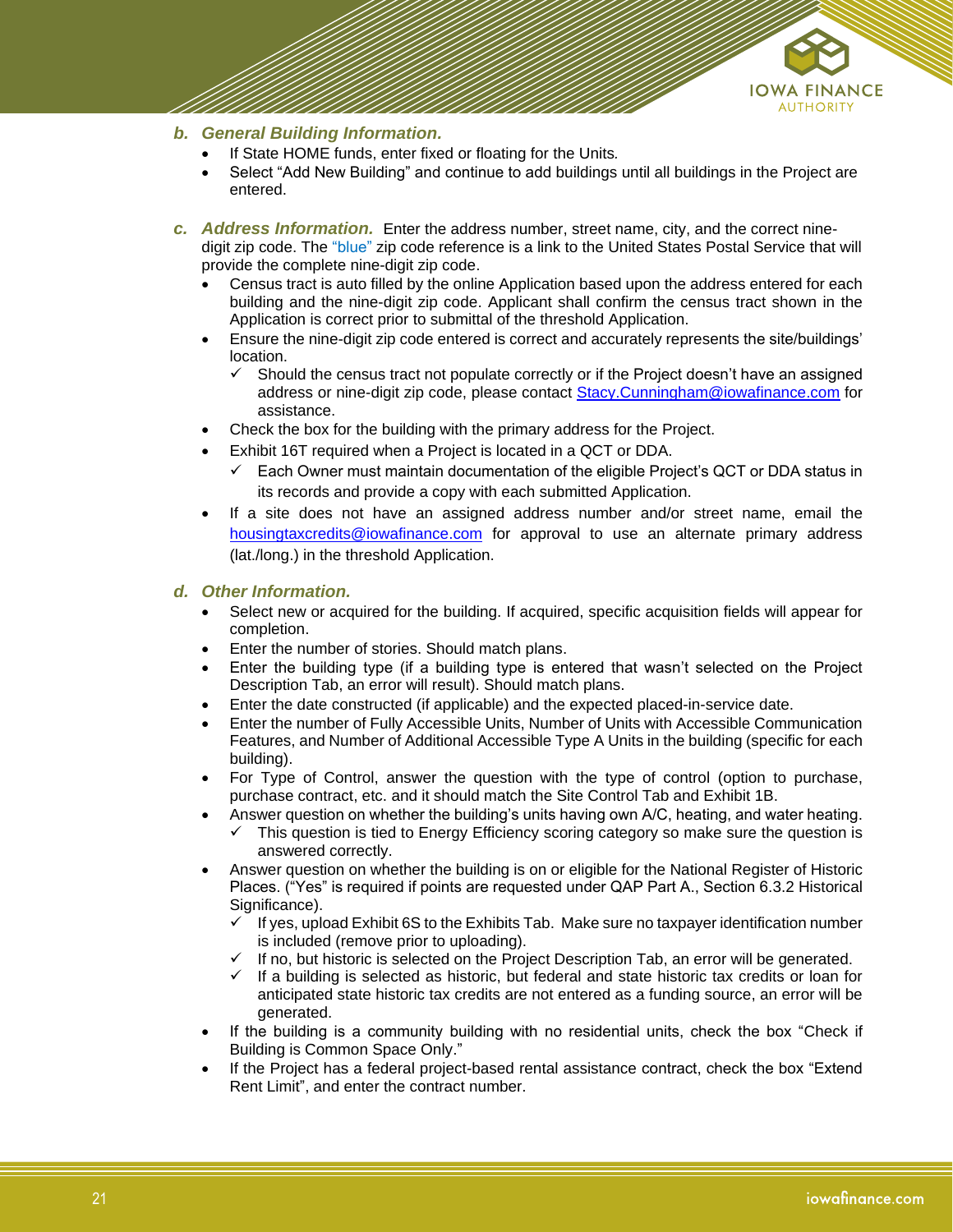

#### *e. Acquisition Information.*

- Enter the acquisition date, acquisition cost, rehabilitation cost, and date placed in service by previous owner.
- If the Project has buildings that have been part of a prior or existing LIHTC Project, answer the questions and enter the Building Identification Number (BIN) previously assigned to the building.
- Check the box for Applicant acknowledges and fully understands that original building identification numbers (BIN) are required to be used if previous tax credits have been awarded on any of the buildings that are part of this application and if any part of this application is included in a Land Use Restrictive Agreement still in effect, any applicable portion of the owner's application is bound to the most restrictive terms in the Land Use Restrictive Agreement(s).

#### *f. Qualified Basis.*

• Enter acquisition costs and new/rehab costs, as applicable.

#### *g. Utilities Included in Rent.*

- Check the box for each utility that is included in rent.
- If the Project will be an Iowa Rose Program Project, all utilities must be paid by the tenant.

#### *h. Tenant Paid Utilities.*

- In the drop-down, select the name of the tenant-paid utility that is to be assigned to the building.
- Answer the question on additional charges that are mandatory charges required for tenancy. If yes, enter amount. Mandatory charges shall be reflected in the gross rents.
- Answer the question on sub-metering and if yes, check the box to certify that in each submetered rent-restricted unit, utility costs will be billed and paid by tenants based on actual consumption and treated as paid directly by the tenant for purposes of Section  $42(g)(2)(B)(ii)$ of the Internal Revenue Code.

#### *i. Building Includes.*

- If the building will have a Community Service Facility, as defined by the IRS, and is located in a Qualified Census Tract ("QCT"), check the box.
- If the building will be an accessory building, check the box. If an accessory building, enter cost on the applicable line on the Costs and Credit Calc Tab.
- If the building will have commercial space/facilities, check the box.
- If there's other facilities, check the box.
- Check the box if the building has or will have an elevator and enter the number of elevators.

#### *j. Main Entrance Area.*

- If requesting points for this scoring category, enter the election that is appropriate for the type of building. This is building specific so each building may have a different check box depending on building design.
	- $\checkmark$  If each unit will not have a main entrance to the exterior do not check "Unit main entrance to exterior shall have a storm door and a covered entry with a minimum depth and width coverage of 4 feet by 4 feet
	- $\checkmark$  If the building's main entrance to the interior will not have a foyer equipped with a remote security system and intercom system to each unit to control entry to the common area don't check the box.
- *k. Square Footage Information.* Enter the net square footage for the common areas and any commercial space (if applicable) for each building.
	- $\checkmark$  The residential square footage and the total net floor square footage will populate (A Manager's Unit is common space and not a residential Unit).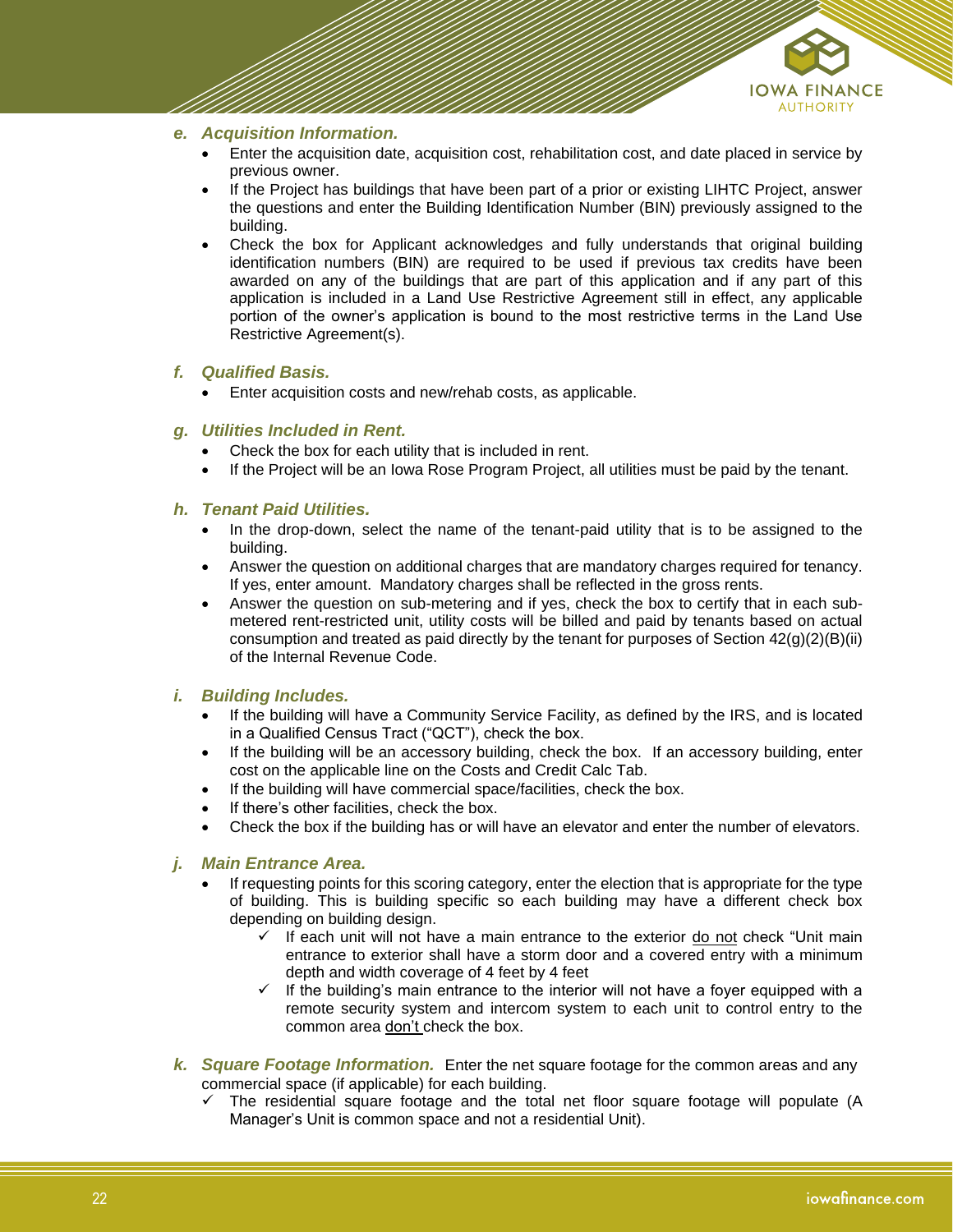

- $\checkmark$  Plans shall show the net square footages of all Units and rooms in each building and provide the overall gross square footage of each building.
- $\checkmark$  Make sure net square footage entered on Buildings Tab matches the net square footages shown in the Plans (Exhibit 8B).
- *l. Units.* Select "Add New Unit" and continue to add until all Units in the building have been entered.
	- To add multiple Units with the exact same characteristics (sf, bedrooms size, baths, net square footage, AMI%, monthly rent, accessibility type, enter the number in the Number of Units to Add box prior to selecting save changes to the building.
	- Select "Save Changes" and "Add New Unit" until all Units have been entered. When finished, select "Save Changes and return to Building".
	- If the Project is both New Construction or Adaptive Reuse and Acq/Rehab enter the number of LIHTC Rehab Units and the number of LIHTC New Construction Units.
	- Select "edit" to modify Unit information after entered and saved.
		- If the minimum # of HOME units are not entered, an error will be generated. Refer to the Financial Feasibility and/or HOME Unit Analysis Tabs.
		- $\checkmark$  The Total Housing Expense populates and cannot exceed the LIHTC Rent Limit unless the Project has a federal project-based rental assistance contract and the exceed rent limit box was checked and the contract number entered.
	- Must enter for each Unit:

Type Number of bedrooms Number of bathrooms (Minimum number must be met) Net unit square footage (Do not include garage space) AMI % of the Unit Monthly Rent Check the box if Unit is a Rent Reduction Unit (scoring category) Answer question on whether the Unit is designated for the Supportive Housing for Families Set-Aside Units (homeless units) Accessibility information (refer to m. Accessible Units below) Whether unit is a multi-level Unit. Check the box if Unit will be a HOME Unit.

## *m. Accessible Units.*

- At the unit level, enter the Accessibility type for each Unit. The number of Units with Accessibility features must match the number of each Accessibility type entered at the building level.
- **Label all Accessible Unit types on plans and plans should match entry on Buildings Tab.**

# <span id="page-23-0"></span>**13.Funding Sources**

#### *a. Tax Credit Price.*

- Enter the estimated price on the sale of federal Tax Credits.
	- $\checkmark$  The equity price shall match Exhibit 10T.
	- $\checkmark$  The equity price may not be changed during the threshold deficiency period unless requested by IFA.
	- $\checkmark$  For awarded Projects, do not change equity pricing for any reason in the IRS Form 8609 Application (for example: adjusters or percent of ownership).
- *b. Current State HOME debt.* Answer question regarding current State HOME debt and if yes, enter the amount.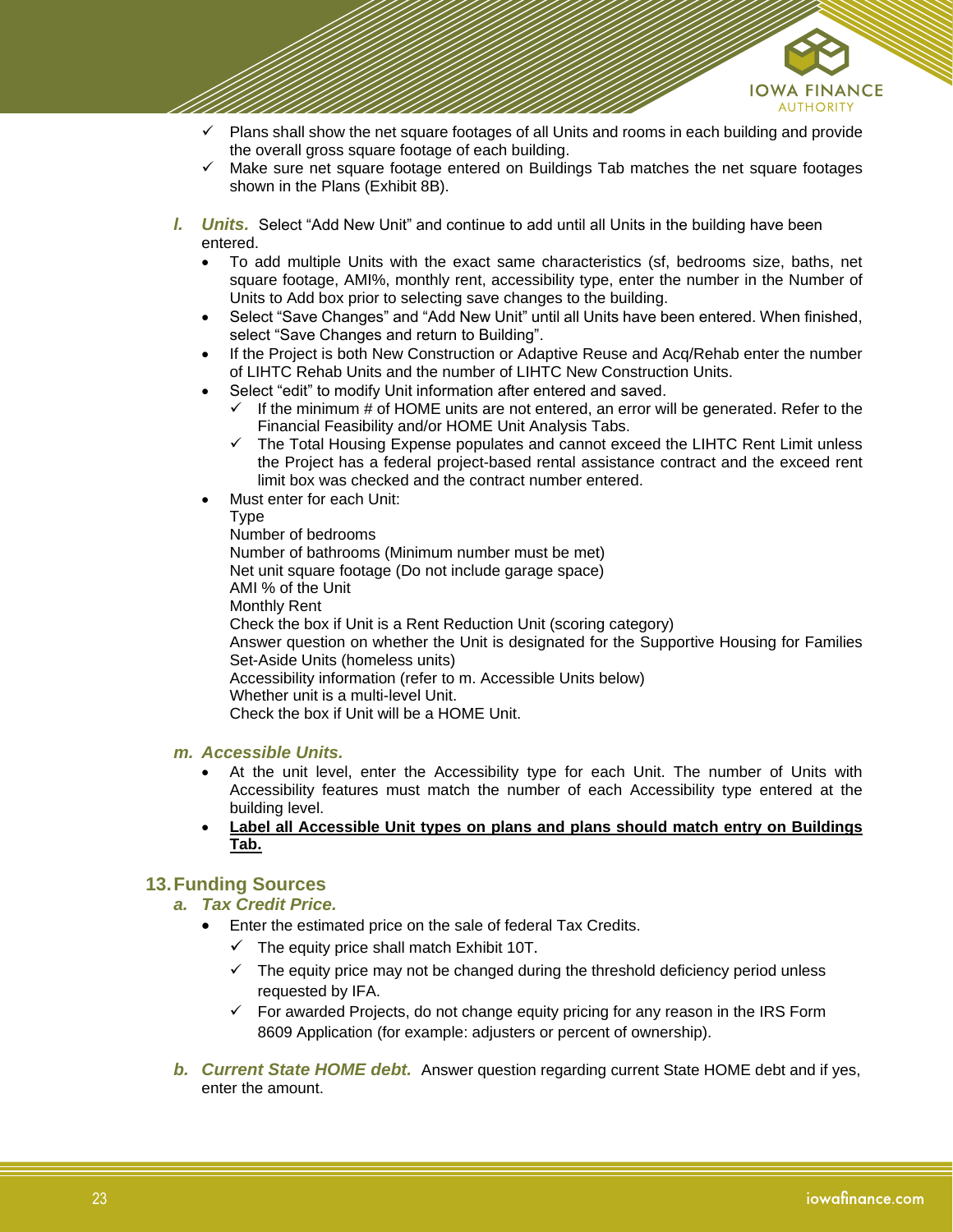

- *c. Existing Debt to be assumed by the Ownership Entity.*  Enter all debt to be assumed by the Ownership Entity*.*  $\checkmark$  Provide a commitment letter for existing debt to be assumed.
- *d. Federal Financing.* Answer yes or no and then select each applicable type of federal financing in the Project.
- *e. Funding Sources.* Select "Add New Funding Source" and enter the information for each funding source.
	- Check the mandatory box for the GP/MM's commitment to provide the \$100 minimum contribution and enter the GP/MM minimum \$100 contribution as a funding source.
		- $\checkmark$  If requesting State HOME funds, an alternative source of funds must be entered and a financing commitment provided.
		- $\checkmark$  If the request for HOME funds exceeds the maximum HOME limit, an error will be generated. Refer to the Financial Feasibility Tab.
		- $\checkmark$  DSCR requirements must be met for alternative funding sources entered for State HOME.

# <span id="page-24-0"></span>**14.Basis Boost (New)**

- Review the Instructions and then check the boxes for categories in which an increase in Eligible Basis is requested. Make sure to follow the Application and QAP Requirements listed in the table.
- Maximum increase is 30%.

# <span id="page-24-1"></span>**15.Costs and Credit Calc.**

- *a. Costs.* Enter the estimated total cost in the first column**.**
- *b. Eligible Basis.* 
	- Enter amounts in the applicable 30% PV (4%) or 70% PV (9%) column(s).
	- If there is an existing field, do not enter the cost under "Other".
	- "Other" amounts entered require a cost break-down and explanation.
	- If a large amount will be spent on site work, provide a cost breakdown in the comment box at the bottom of the page.
	- If fees will be charged for garages or parking, the cost shall be entered separately and not included in the construction or rehabilitation line item. List in II. Site Work – Garages (not included in rent) and/or Parking (not included in rent).
	- If Accessory Building was selected on the Buildings Tab, enter the cost on Accessory Building line item.
	- If the entire Project is located in a Qualified Census Tract ("QCT") and has selected Community Service Facility, enter amount for such facility.
	- If Garages, Surface Parking, or Underground Parking is marked on the Project Amenities Tab and will be part of the LIHTC rent, enter the applicable cost. Do not include with construction or rehabilitation costs or an error will result.
		- $\checkmark$  Amounts entered in the Eligible Basis column cannot exceed the total cost entered for any line item.
		- ✓ The cost of construction of a paved road shall not be included in the project costs. Refer to QAP Part C., D – Access to Paved Roads.
		- $\checkmark$  Extension of utility services that are not normal extensions may not be included in Eligible Basis but can be listed as a project cost. Refer to QAP Part C., E – Access to Utilities.
		- ✓ Any amount of Workforce Housing sales tax rebates, Enterprise Zone sales tax rebates and Utility company rebates shall be included in the calculation of Total Project Costs.
		- ✓ Temporary Relocation Expenses are not included in Eligible Basis.
		- $\checkmark$  Soft costs contingency may not exceed the lesser of \$20,000 or 6% of the subtotals of the Interim Costs, Financing Fees and Expenses and Soft Costs minus the soft cost contingency. Refer to QAP Part A., Section 4.7.
		- ✓ Developer Fee may not exceed amount shown on the Financial Feasibility Tab. Refer to QAP Part A., Section 4.6.1.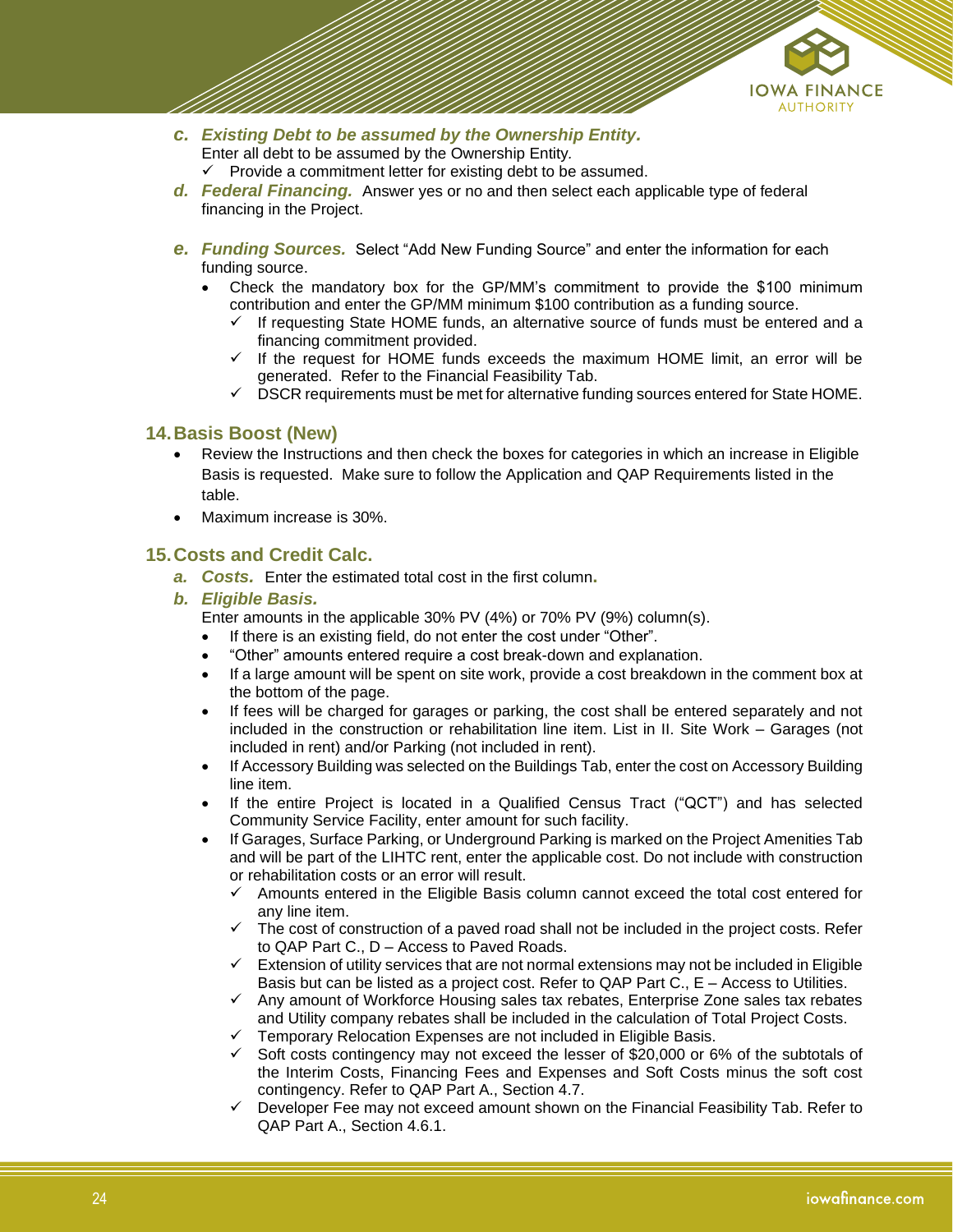

- $\checkmark$  Builder and General Contractor fees may not exceed the amount calculated on the Financial Feasibility Tab. Refer to QAP Part A., Section 4.6.2.
- $\checkmark$  IFA construction monitoring fee is automatically included.
- $\checkmark$  The 8609 Fee is automatically calculated based on the Tax Credit Reservation fee entered.
- ✓ Tax Credit Reservation fee should be based on the lesser credit amount from the Eligible Basis and Equity Gap Credit Calculation.
- *c. Increase in Eligible Basis.* An increase in Eligible Basis per QAP Part A., Sections 4.10.1 – 4.10.7, shall be listed on the line items titled "Increase in Eligible Basis". To view the calculation, "hover" over the amount shown in the 70% Eligible Basis column. Maximum increase is 30%.
	- Refer to the Basis Boost Tab and the Financial Feasibility Tab Basis Boost.
- *d. Project's Applicable Fraction.* The online Application will base the Project's Applicable Fraction on the lesser of the Unit fraction or the floor space fraction as defined in IRC Section 42(c)(1).
	- $\checkmark$  Each building's applicable fraction is listed on the Buildings Tab.
	- ✓ **Applicable Fraction will be part of the LURA and may not be changed**. Since LURA is generated and recorded at closing with the investor, make sure the final plans have been approved by IFA and that the net square footages in the application are correct and that the requirements are provided to the leasing staff to ensure compliance. A lease up error that results in a lower applicable fraction is a compliance matter.

# *e. Tax Credit Calculation.*

Tax Credits are calculated based on the lower of the Eligible Basis and the Equity Gap calculations up to the Project's Tax Credit Cap or the Project Cap. Refer to QAP Sections 2.3.2 – Project Cap and 4.10 – Basis Boost.

- $\checkmark$  Equity Gap calculation cannot exceed the Eligible Basis calculation or there is a funding gap.
- ✓ Total Project Costs and all funding sources plus expected syndication equity must be within \$3.

#### <span id="page-25-0"></span>**16.Projected Operating Costs**

- Sections I-IV. Enter amounts.
- Section II. Enter taxes and insurance. Property taxes must be entered separately for years 1-15 with escalation.
- If providing Video Security System, enter expense.

#### <span id="page-25-1"></span>**17.Projected Cash Flow**

- *a. Income and Expense Escalators.* Enter the income and expense inflation rates.
	- $\checkmark$  Management fees shall escalate at the same rate as income.
- *b. Vacancy Rate.* If the Project meets the requirement to use the 5% vacancy rate, check the boxes at the top. Enter the applicable vacancy rate. Refer to QAP Part A., Section 4.1.2.
	- i. 7% for Projects with more than 25 Units;
	- ii. 10% for Projects with 25 Units or less; or
	- iii. 5% permitted if a Project has maintained a 95% or higher annual occupancy rate for the previous three (3) years and is currently occupied at a minimum of 95%.

#### *c. Operating Income.*

- If the Project has federal project-based rental assistance limited to less than 15 years and will not escalate or a similar funding situation, enter in the "Other" under Net Rental/Other Income and provide explanation.
	- $\checkmark$  This shall be included in the Cash Flow, without escalation based on information entered.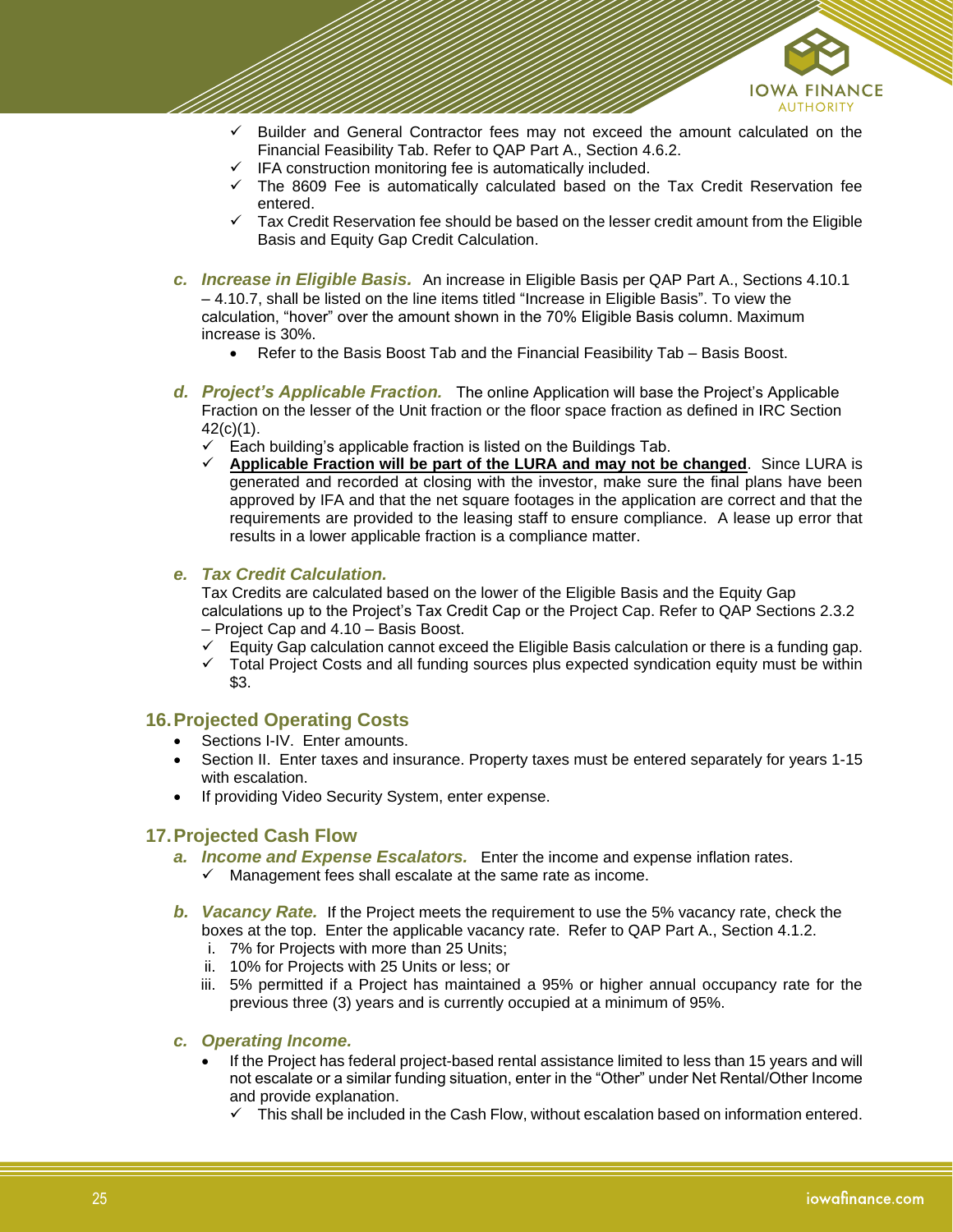

- Enter any Parking, Stores/Commercial, Laundry/Vending and Other Income.
	- $\checkmark$  Total Gross Income Potential at 100% Occupancy, Vacancy Allowance, Net Rental/Other Income populates automatically.
	- $\checkmark$  Income from a Manager's Unit is included in Total Gross Income but is excluded from the Vacancy Allowance Calculation.
	- ✓ Total Operating Expenses, Net Operating Income, Net Cash Flow, Debt Coverage Ratio, and the 15-Year Average Debt Coverage Ratio populates.

#### *d. 15 or 20-Year Cash Flow.*

- ✓ Populates based on information from entries on the Funding Sources, Projected Operating Expenses, and Projected Cash Flow Tabs.
- ✓ If State HOME funds are requested, 20-year cash flow and taxes are required for New Construction and Adaptive Reuse Projects.
- ✓ Net Cash Flow/Unit/Year and NOI are provided in the Cash Flow Table.
- $\checkmark$  DSCR requirements are listed on the Financial Feasibility Tab. Refer to QAP Part A., Sections 4.1.3 - 4.1.3.1.
- ✓ DSCR requirements must still be met for the alternate funding source when State HOME or IFA's Senior Living Revolving Loan (not available in 2022) is listed.

# <span id="page-26-0"></span>**18.Financial Feasibility**

- $\checkmark$  Financial Feasibility requirements must be met in order to submit the threshold Application.
- $\checkmark$  The following maximum fee calculations may be viewed by "hovering" on the calculated amount: Tax Credit Cap per LI Unit (QAP Part A., Section 4.9 and Appendix F of the Application Package) Developer Fees (QAP Part A., Section 4.6.1) Builder and General Contractor Fees (QAP Part A., Sections 4.6.1 – 4.6.2.) Construction Contingency (QAP Part A., Section 4.7) Soft Costs Contingency (QAP Part A., Section 4.7) Basis Boost (QAP Part A., Section 4.10)
- *a. Operating Expenses.* The minimum operating expense requirements set forth in QAP Part A., Sections 4.2.1 – 4.2.2 are provided and the Project's actual operating expenses (not including taxes and reserves) and the Operating Expenses per Unit per year are shown based upon entries made on the Projected Operating Costs Tab.
- *b. Debt Coverage Ratio.* The DSCR requirement set forth in QAP Part A., Sections 4.1.3 4.1.3.1 is provided and the Project's 15-year average DSCR and the DSCR by year are listed. This is also available on the Projected Cash Flow Tab.
- *c. Operating Reserve.* Answer question regarding a line of credit. If yes, enter the amount and provide an explanation on how the operating reserve will be established.
	- The operating reserve requirements set forth in QAP Part A., Sections  $4.3.1 4.3.1.3$  are provided.
- *d. Annual Per-Unit Replacement Reserves.* Enter explanation on how the replacement reserves will be escrowed and used only for the replacement of capital components of the Project.
	- The replacement reserve requirements set forth in QAP Part A., Sections  $4.3.2 4.3.2.2$  are listed.

#### *e. Tax Credit Cap per LIHTC Unit.*

- ✓ A Project qualifying for and receiving an increase in the Tax Credit per LIHTC Unit shall also be limited by the Project Cap set forth in QAP Part A., Section 2.3.2.
- $\checkmark$  The Tax Credit Cap per LIHTC Unit may be increased by the same percentage as the basis boost amount requested. The Project Cap may be increased up to fifty percent (50%) of the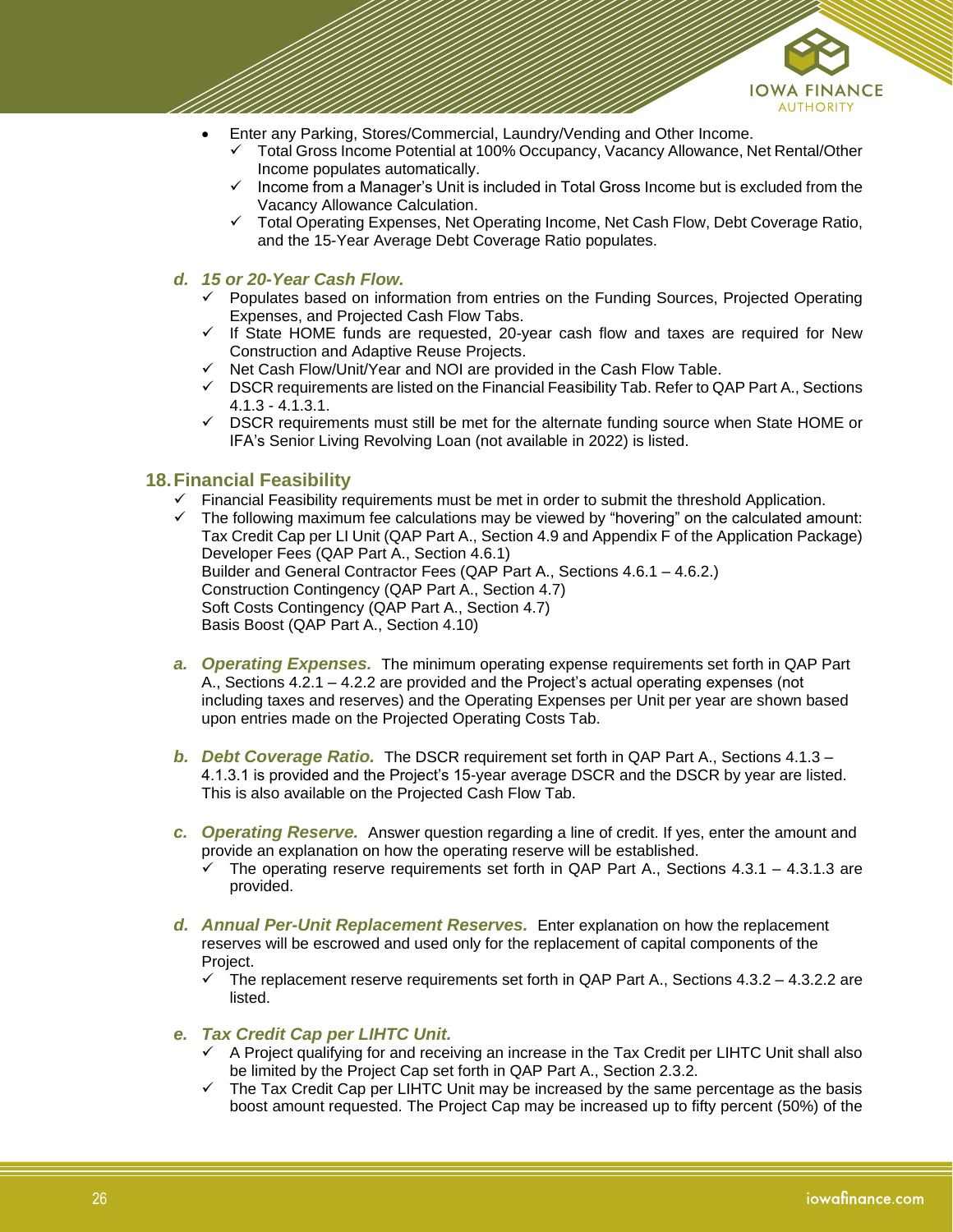

basis boost amount requested. The maximum Tax Credit award to any one Project shall be \$1,012,000 as a result of an increase in Eligible Basis.

- *f. Developer Fee.* The requirements as set forth in QAP Part A., Section 4.6.1 are provided, and the total Developer Fee from the Costs and Credit Calc. Tab is listed.
- *g. Builder and General Contractor Fees.* The builder and general contractor fee requirements are listed and calculated in accordance with QAP Part A., Section 4.6.2.
	- The calculated amounts for Hard Construction Costs, 12% of Hard Construction Costs, and 10% of Hard Construction Costs (for Identity of Interest) are listed.
	- $\checkmark$  The Builder and General Contractor Fees total from the Costs and Credit Calc. Tab are listed.
- *h. Construction Contingency.* The construction contingency requirements as set forth in QAP Part A., Section 4.7 are listed.
	- $\checkmark$  Lists the Construction Contingency amount from the Costs and Credit Calc. Tab.
	- ✓ Projects that have acq/rehab plus new construction The Application shall attribute all hard construction costs to the rehab portion except the amount in the new construction to figure the construction contingency minimum and maximum then allow up to amount for the new construction portion to be added to the construction contingency.
- *i. Soft Cost Contingency.* The maximum soft costs contingency is the lesser of \$20,000 or 6% of the subtotals of the Interim Costs, Financing Fees and Expenses, and Soft Cost minus the soft cost contingency. Refer to QAP Part A., Section 4.7.
	- ✓ Lists the Soft Cost Contingency from the Costs and Credit Calc Tab.
- *j. Rehabilitation Standards.* Provides the rehabilitation expenditures requirement as set forth in QAP Part A., Section 5.10 and QAP Part C., I – Rehabilitation Standards.  $\checkmark$  Lists the Project's rehabilitation expenditures.
- *k. Minimum Number of HOME Units.* Provides the minimum number of HOME funds required for the Project and shows the actual number of HOME Units entered in the Application.
- *l. Maximum HOME funds for Project.* Provides the maximum HOME funds that can be requested and shows the actual HOME request from the Funding Sources Tab*.*
- *m. Maximum HOME Funds per Unit.* Lists the total HOME funds per unit. HOME funds per unit cannot exceed the pro rata or fair share of the total project costs when compared to a similar unit.
- *n. Accessible Units.* Provides the actual percentage of Accessible Units and Units with Accessible Communication Features entered in the Buildings Tab*.*

#### <span id="page-27-0"></span>**19.HOME Requirements**

• Review requirements and check the box agreeing to follow all the requirements.

#### <span id="page-27-1"></span>**20.HOME**

- Check the box if all units have similar amenities.
- Enter the total Hard costs of construction/rehab for the HOME-assisted Units (not the per-unit cost).
- Enter the total Hard costs of construction/rehab for the non-HOME-assisted Units (not per unit)
- Check the box(es) if any of the HOME Units will be designated for any of the listed populations.
- Enter the description and explanation fields, as applicable.
- Complete the Capacity section.
- Complete the Project Timeline.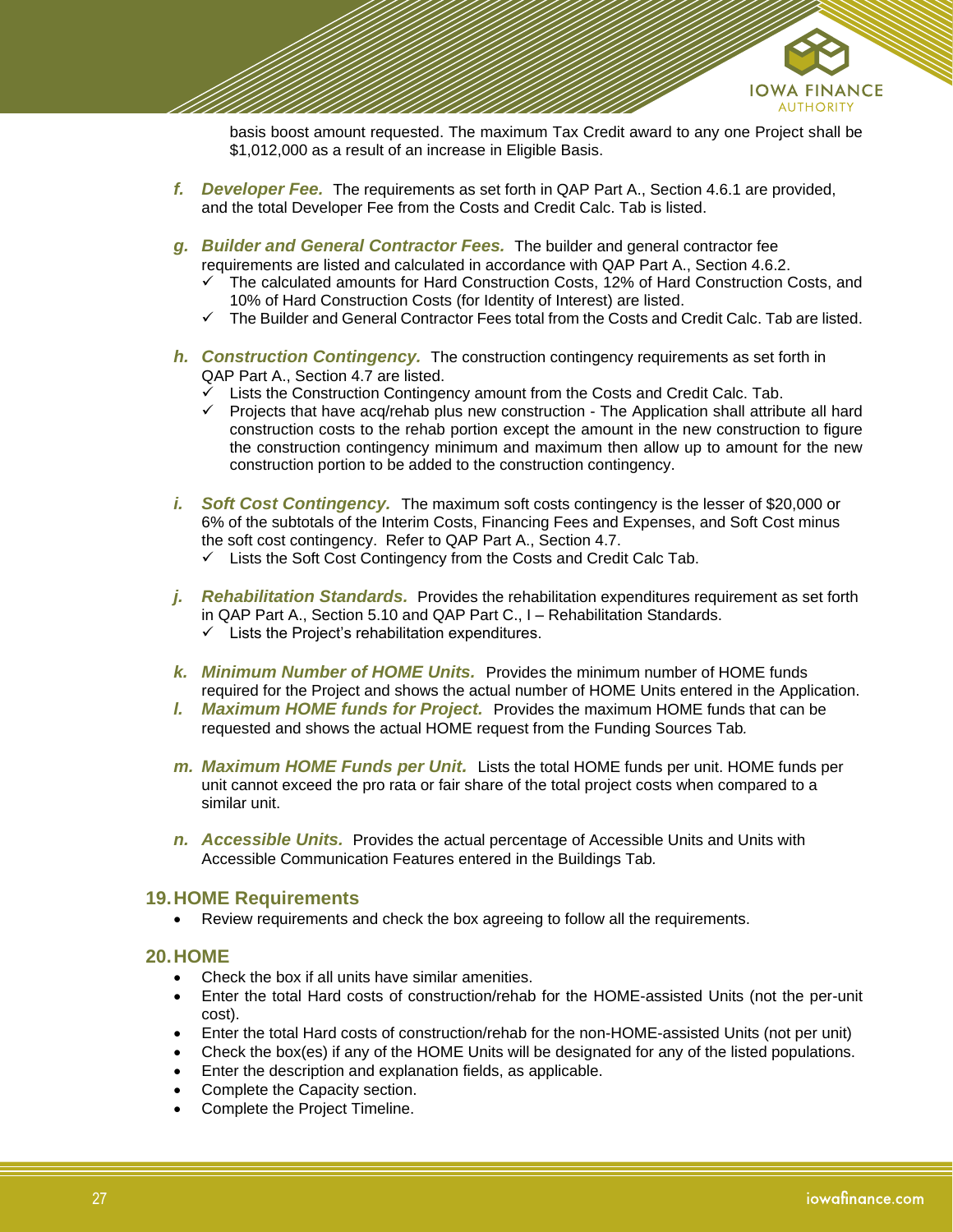

• Enter additional match that is not listed in the Funding Sources Tab.

# <span id="page-28-0"></span>**21.HOME Overview**

• No entry. Provides a summary of information entered in the online Application.

# <span id="page-28-1"></span>**22.HOME Unit Analysis**

• No entry. Shows the required calculations for the HOME funds.

# <span id="page-28-2"></span>**23.Scoring**

- Review the instructions for requesting preliminary scoring points. If a check box is not provided, enter the required information listed in the chart provided. If an exhibit is required, upload on the Exhibits Tab. For Exhibit details, refer to the Exhibit Checklist on the Exhibits Tab or Appendix O of the Application Package.
- Review the certification statements and check the boxes to accept the Application's preliminary score and to understanding the QAP requirements. Review all preliminary scoring points prior to checking the box.
- Minimum score of 110 is required.
- Contact IFA prior to threshold Application submission with any questions on the preliminary score.
	- $\checkmark$  The calculation for QAP Part A., Section 6.4.4 Construction Costs may be viewed by hovering over the preliminary score number for the category.
		- $\checkmark$  The preliminary score is not a guarantee of the final score.
		- $\checkmark$  Scoring exhibits are required at threshold Application submission.

#### <span id="page-28-3"></span>**24.Exhibits**

- $\checkmark$  All Exhibits are considered part of the Application Package.
- $\checkmark$  The exhibit checklist on the Exhibits Tab provides a listing of required exhibits based upon information entered in the Application.
- $\checkmark$  Each exhibit that is an IFA-required form or template is available on the Exhibits Tab in the Exhibit Checklist.
- ✓ Exhibit 7B must be generated on the Exhibit Checklist on the Exhibits Tab after entering information on the Project Name and Location, Site Control, Qualified Development Teams and Site Description Tabs. Applicant shall send the Exhibit with the site plan to the city for completion and signature. The uploaded Exhibit 7B must include the site plan submitted to the city.
- $\checkmark$  Exhibit 1T is generated on the Exhibits Tab after completion of the Qualified Development Team Tab ("QDT"). The Application will pre-fill the Architect, Developer, General Partner, Development Consultant, and Management Company names from the QDT Tab.

#### <span id="page-28-4"></span>**25.Overview**

(No entry required – auto-fills specific information from each Tab)

- Basic Project information.
- Provides a link to the market study report. Market study report available following the LIHTC awards.
- Carryover Allocation Agreement and LURA available for awarded Projects. (Not available to public information reviewers unless document is specifically requested)
- Documents such as the IRS Form 8609, Carryover Allocation Agreement and the LURA are not available for public information reviewers unless document is specifically requested.

# <span id="page-28-5"></span>**26.Supplemental Scoring to Supportive Housing for Families Set-Aside**

- Complete Sections 1-4.
- Refer to Appendix A of the Application Package.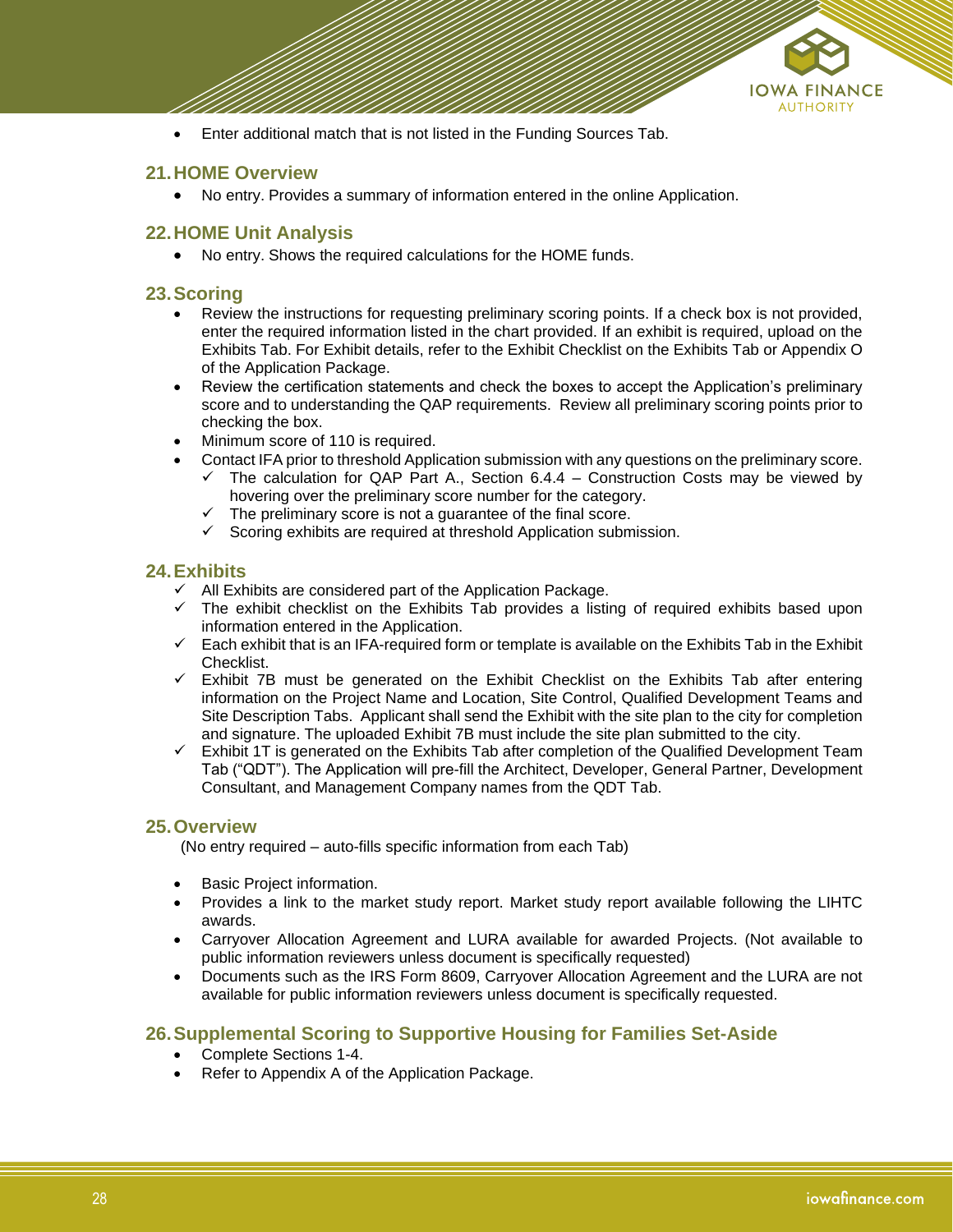

# <span id="page-29-0"></span>**D. AWARD OF CREDITS**

The Iowa Finance Authority Board of Directors shall make awards for the current funding round at the August 2022 Board meeting. A rankmaster shall be available at that time. The rankmaster is a ranking of all Applicants based upon the final score determined by IFA in accordance with the QAP.

- $\checkmark$  The rankmaster shall account for tiebreakers as set forth in QAP Part A., Section 7.2 Selection Criteria.
- $\checkmark$  A written notification of a Tax Credit award or non-award shall be emailed to each Applicant after the IFA Board Meeting.
- $\checkmark$  Awarded Projects shall have 30 days from the Reservation Date to submit the reservation fee. Exhibits 14Ta and 14Tb, Exhibit 1-AA (Award letter Acknowledgement) and the Ownership Entity information in the online Application (Reservation Application).
- ✓ Awarded Projects shall receive an electronic award packet following IFA's acceptance of the Reservation Application.

# <span id="page-29-2"></span><span id="page-29-1"></span>**E. POST AWARD**

# **1. Assignments Tab (New)**

The Project's team will receive assignments from Reservation through 8609.

- A red flag will indicate an assignment.
- Assignments may be viewed for all Projects or for just a specific project for Developers with multiple awarded Projects.
- Specific assignments must be completed prior to submission of the Carryover 10% Test Application and the IRS Form 8609 Application. If not completed, an error message will be generated. The outstanding assignment will need completed for Application submission.
- **IFA encourages the Project team to establish a procedure to monitor the assignments and coordinate the completion of assignments and the submission (upload) of the required Prior to Placed-in-Service documents and Construction documents to ensure timely completion of assignments**.
- **This is a new feature of the Application**. If there's an assignment that appears that you have questions about or feel may be incorrect, please email [Stacy.Cunningham@iowafinance.com.](mailto:Stacy.Cunningham@iowafinance.com)

# <span id="page-29-3"></span>**2. Pre-Closing Review and LURA Issuance**

A Pre-Closing Review Application shall be submitted to IFA at least two weeks prior to closing with the Syndicator/Direct Investor and should not include changes other than those for the Pre-Closing Review and required for LURA issuance. Awarded Projects will go to Pre-Closing Review status following reservation of credits. Instructions for the current funding round will be posted to the Housing Tax Credit Round webpage and available on the Pre-Closing Review Tab in the Application. Refer to QAP Part A., Section 8.6.1.

• Exhibits are available on the Exhibits Tab.

#### <span id="page-29-4"></span>**3. Carryover**

#### *a. Carryover Allocation Agreement.*

The Carryover Allocation Agreement for awarded Projects shall be issued in accordance with the timeline in QAP Part A., Section 1.1.1.

- *b. Carryover-Ten Percent (10%) Test Application.*
	- Shall be submitted within 10 months following the date of the Carryover Agreement. A red flag will appear on the Assignments Tab for this submission requirement **(New)**.
		- $\checkmark$  An extension request may be submitted through the online Application by selecting Request Extension. The late submission fee invoice is created with the submission of the extension request and must be paid before the Application submittal.
		- $\checkmark$  Refer to Appendix C Fees of the Application Package.
	- Application Package Checklist will be available on the 2022 LIHTC webpage.
	- For Supportive Housing for Families Set-Aside awards, the written Agreement with the Qualified Service Provider is required in the Application.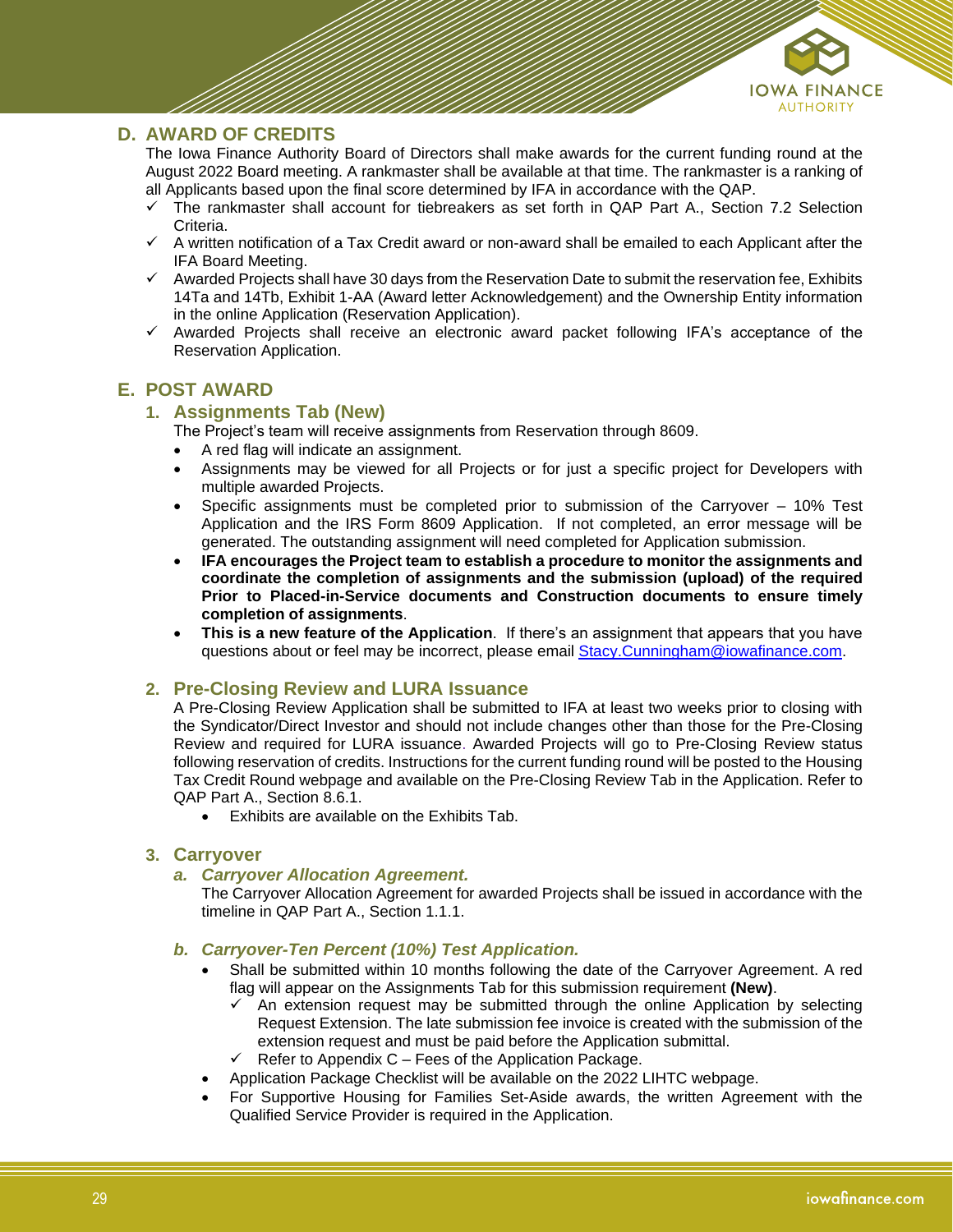

- Local Lead Agency is a required team member on the Qualified Development Team Tab.
- Exhibits are only available on the Exhibits Tab.
- The Ownership Entity must have site control by the due date for this Application.
- IFA shall send a deficiency report through the online Application requiring correction(s) or clarifications/responses. Applicant shall make the requested changes and submit the deficiency response through the online Application.
- Once final underwriting is complete, a written notice to the Ownership Entity is provided stating whether the 10% Test was met or not met.

#### *c. Land Use Restrictive Covenants Acknowledgement ("LURA").*

- If possible, the LURA will be issued and recorded as part of the closing.
- If the LURA was not recorded as part of the closing, IFA will issue the LURA 60-90 days after issuance of the 10% Test Met letter.
	- Upon receipt of the signed LURA from the Ownership Entity, IFA will execute and send the LURA for recording at the county recorder's office. IFA will bill the Applicant for reimbursement of the LURA recording fees charged by the county recorder's office. Electronic payment shall be made through the Fees Tab.
	- $\checkmark$  The LURA shall be recorded no later than December 31st of the calendar year in which the first year which Tax Credits will be claimed.
	- $\checkmark$  For any loans that close prior to the LURA execution, an Acknowledgement of Covenants will be required with the IRS Form 8609 Application.

#### <span id="page-30-0"></span>**4. IRS Form 8609 Application**

- The IRS 8609 Application Package Checklist shall be posted on the IFA website annually.
- Exhibits are available on the Exhibits Tab.
- An Assignment will appear for submission of the IRS Form 8609 Application Package. A red flag will appear under "Assignments". **(New)**
- Awarded Applicants shall submit the IRS Form 8609 Application Package through the online Application no later than the date set forth in the QAP unless an extension has been requested and approved by the Tax Credit Manager. An earlier submission is acceptable and encouraged if an Applicant has a complete IRS Form 8609 Application Package.
- Request an extension request through the online Application by selecting Request Extension.
- IFA shall send a deficiency notification through the online Application requiring correction(s) or clarifications/responses. Applicant shall make requested changes and submit the deficiency response through the online Application.
	- $\checkmark$  IFA will send a written notification showing the final Tax Credit determination based upon the final 8609 underwritten Application.
- The Ownership Entity shall sign and return the notice of the final underwritten Tax Credit amount. IFA will generate an invoice for the IRS Form 8609 Application Fee based on IFA's final underwritten Tax Credit amount. Invoice shall be payable in the Fees Tab.
	- IFA shall issue the IRS Form 8609 after all required Application Package documents have been submitted and reviewed, and payments for all applicable fees have been received.

# <span id="page-30-1"></span>**5. Change in Application**

After a Tax Credit Award, change requests shall be submitted through the online Application by selecting "Request a Change". Instructions shall be posted to the IFA website.

- Enter type of change and reason for the change.
- Enter bank information for the change in application fee payment.
- Select begin change request process to submit payment.
- Enter changes in the Application, save, and submit the pre-submission.<br>  $\checkmark$  Upon receipt of the pre-submission. IFA will review the changes enter the
- Upon receipt of the pre-submission, IFA will review the changes, enter the required exhibits, and send an email notification to the Owner.
- Owner shall upload the exhibits and submit the Application back to IFA.